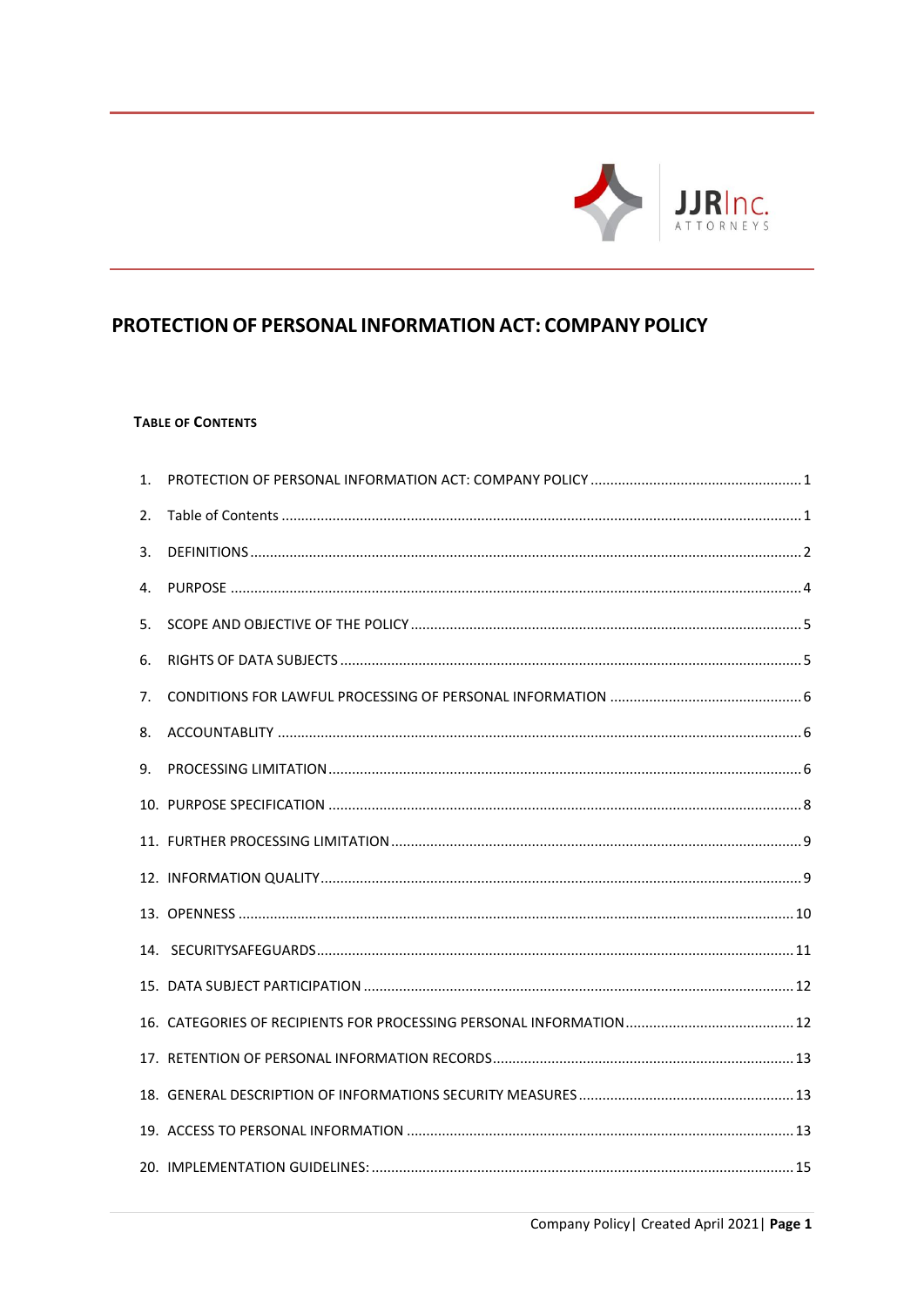# <span id="page-1-0"></span>**1. DEFINITIONS**

- 1.1. **DATA SUBJECT** means the person to whom personal information relates to;
- 1.2. **POPIA** refers to the Protection of Personal Information Act 4 of 2013;
- 1.3. **PROCESSING** means any operation or activity or any set of operations, whether or not by automatic means, concerning personal information, including:
	- a) the collection, receipt, recording, organisation, collation, storage, updating or modification, retrieval, alteration, consultation or use;
	- b) dissemination by means of transmission, distribution or making available in any other form; or
	- c) merging, linking, as well as restriction, degradation, erasure or destruction of information.
- 1.4 **FURTHER PROCESSING** means processing personal information for a process other than what it was initially collected for.
- 1.5 **RECORD** means any recorded information
	- a) regardless of form or medium, including any of the following;
		- (i) writing of any material;
		- (ii) information produced, recorded or stored by means of any tape-recorder, computer equipment, whether hardware or software or both, or other device, and any material subsequently derived from information so produced, recorded or stored;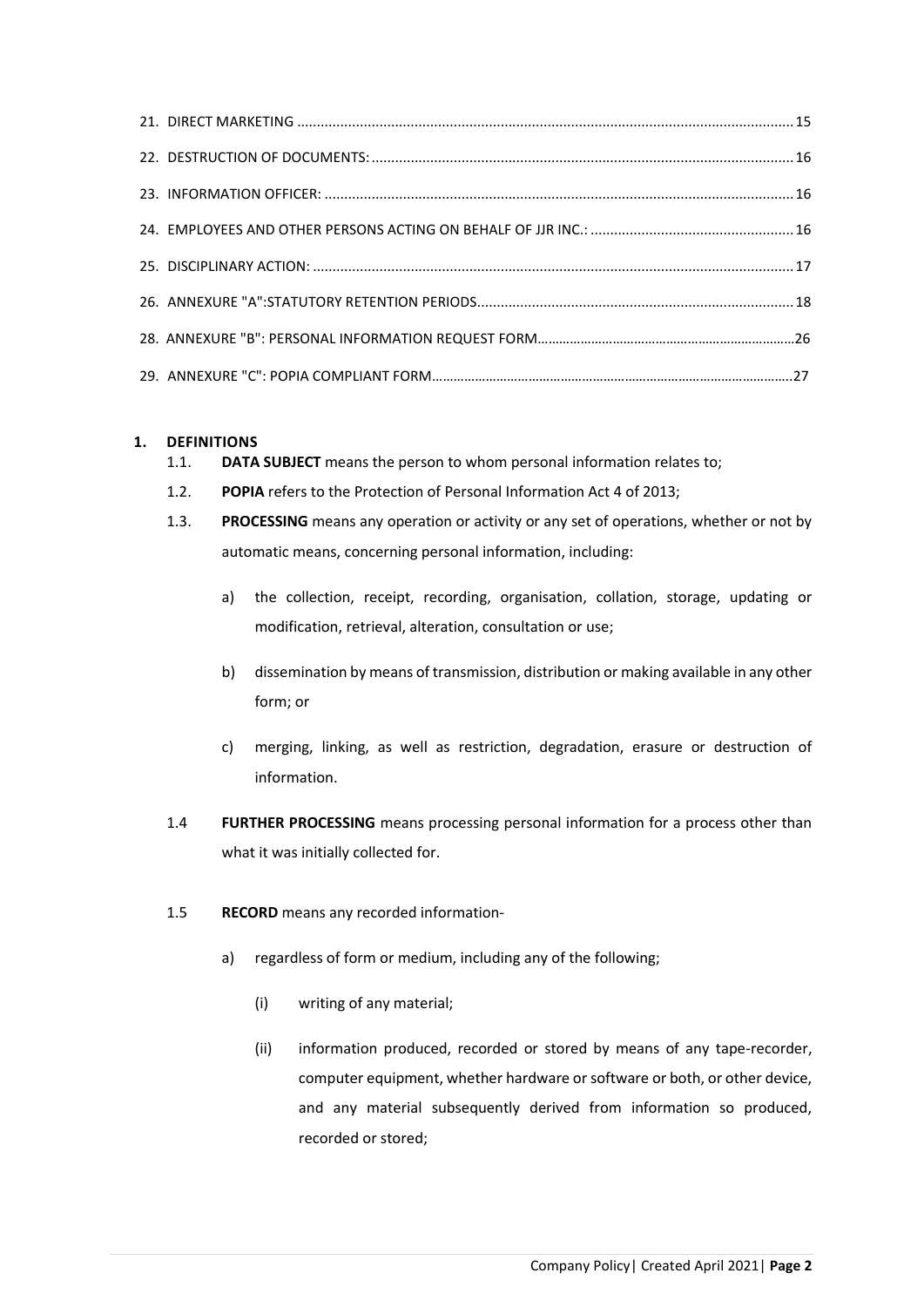- (iii) label, marking or other writing that identifies or describes anything of which it form part, or to which it is attached by any means;
- (iv) book, map, plan, graph or drawing;
- (v) photograph, film, negative, tape or other device in which one or more visual images are embodied so as to be capable, with or without the aid of some other equipment, of being reproduced;
- b) in the possession or under the control of a responsible party;
- c) whether or not it was created by a responsible party; and
- d) regardless of when it came into existence.
- 1.6 **RESPONSIBLE PARTY** means a public or private body or any other person which, alone or in conjunction with others determines the purpose of and means for processing personal information. In this case, the responsible party will be JJR Inc.
- 1.7 **PERSONAL INFORMATION** means information relating to an identifiable, living, natural person, and where it is applicable, an identifiable, existing juristic person, including, but not limited to:
	- a) information relating to the race, gender, sex, pregnancy, marital status, national, ethnic or social origin, colour, sexual orientation, age, physical or mental health, wellbeing, disability, religion, conscience, belief, culture, language and birth of the person;
	- b) information relating to the education or the medical, financial, criminal or employment history of the person;
	- c) any identifying number, symbol, e-mail address, physical address, telephone number, location information, online identifier or other particular assignment to the person;
	- d) the biometric information of the person;
	- e) the personal opinions, views or preferences of the person;
	- f) correspondence sent by the person that is implicitly or explicitly of a private or confidential nature or further correspondence that would reveal the contents of the original correspondence;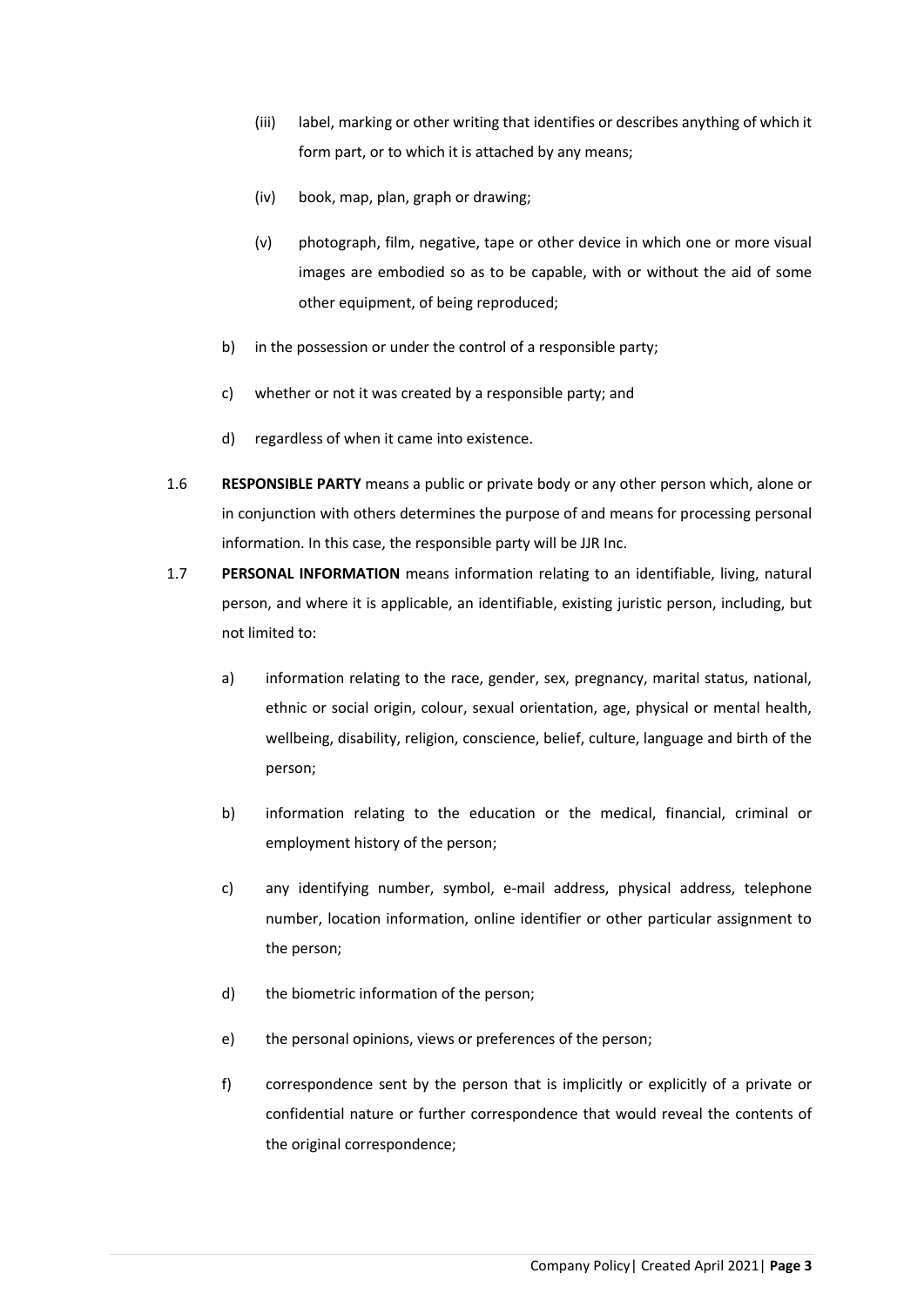- g) the views or opinions of another individual about the person and;
- h) the name of the person if it appears with other personal information relating to the person or if the disclosure of the name itself would reveal information about the person.
- 1.8 **INFORMATION OFFICER** means the person who is responsible for ensuring the JJR Inc.'s compliance with POPIA. Arista Mootheram elected as the designated Information Officer. The Information Officer must be registered with the South African Information Regulator that has been established under POPIA prior to the commencement of his / her duties. JJR Inc. has elected Patience Molekoa as Deputy Information Officer to assist the Information Officer with his / her duties.
- 1.9 **INFORMATION REGULATOR** means an independent board that has been established through POPIA to empower, enforce and monitor compliance. The Information Regulator is responsible for issuing codes of conduct for different sectors and to make guidelines that will assist bodies with the development and application of the codes of conduct.
- 1.10 **PUBLIC RECORD** means a record that is accessible in the public domain and which is in the possession of or under control of a public body, whether or not it was created by a public body.

# <span id="page-3-0"></span>**2. PURPOSE**

- 2.1 The primary purpose of this policy is to provide guidance to Employees and temporary Employees with regards to requirements and guidelines of processing and storing data subject's personal information.
- 2.2 Management will therefore ensure that each and every Employee carries out their duties in accordance with the guidelines and performs their duties in accordance with this policy and the procedures of the Protections of Personal Information Act, maintaining and undertaking to perform duties and instructions in line with the applicable South African Privacy Laws.
- 2.3 This document will therefore be of assistance in regulating the primary functionalities of balancing the right to privacy and the right to access of information. This policy will further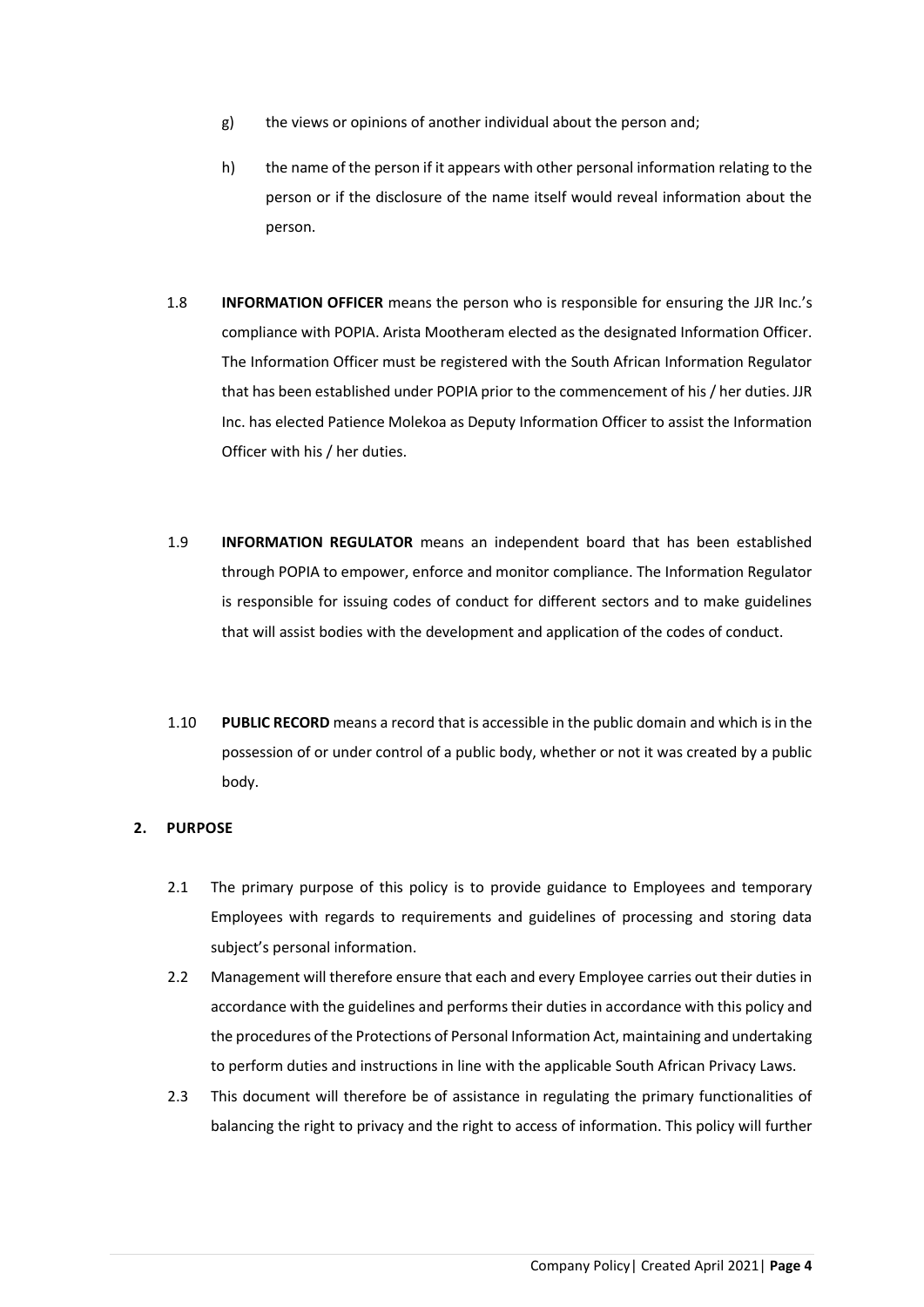assist employees to establish and understand the conditions that must be adhered to when processing and storing client's personal information.

2.4 This document will further assist employees to help remedy any errors or mistakes that are made when processing personal information that is not in accordance with the Act.

### <span id="page-4-0"></span>**3. SCOPE AND OBJECTIVE OF THE POLICY**

3.1 This policy is applicable to all Employees of JJR Inc., including all Fixed Term- and / or temporary Employees.

# <span id="page-4-1"></span>**4. RIGHTS OF DATA SUBJECTS**

- 4.1 A Data subject has the right to have his / her / its personal information processed in accordance with the conditions for lawfully processing or personal information which includes the right to:
	- 4.1.1 Being notified when personal information is collected and when his / her / its personal information has been accessed or acquired by an unauthorised person;
	- 4.1.2 To establish whether a responsible party holds personal information of a specific data subject and to request access to his / her / its personal information;
	- 4.1.3 To request, where necessary, the correction, destruction or deletion of his / her / its personal information;
	- 4.1.4 To object, on reasonable grounds that relate to his / her / its particular situation to the procession of his / her / its personal information that has been provided;
	- 4.1.5 To object to the processing of his / her or its personal information being used for:
		- 4.1.5.1 Purposes of direct marketing; or
		- 4.1.5.2 Direct marketing by means of unsolicited electronic communications.
	- 4.1.6 To not have his, her or its personal information for purposes of direct marketing by means on unsolicited electronic communications;
	- 4.1.7 To not be subject, under certain circumstance, to a decision which is based solely on the basis of the automated processing of his, her or its personal information intended to provide a profile of such person;
	- 4.1.8 To submit a complaint to the Regulator regarding the alleged interference with the protection of the personal information of any data subject or to submit a complaint to the Regulator in respect of a determination of an adjudicator as provided for in the Act;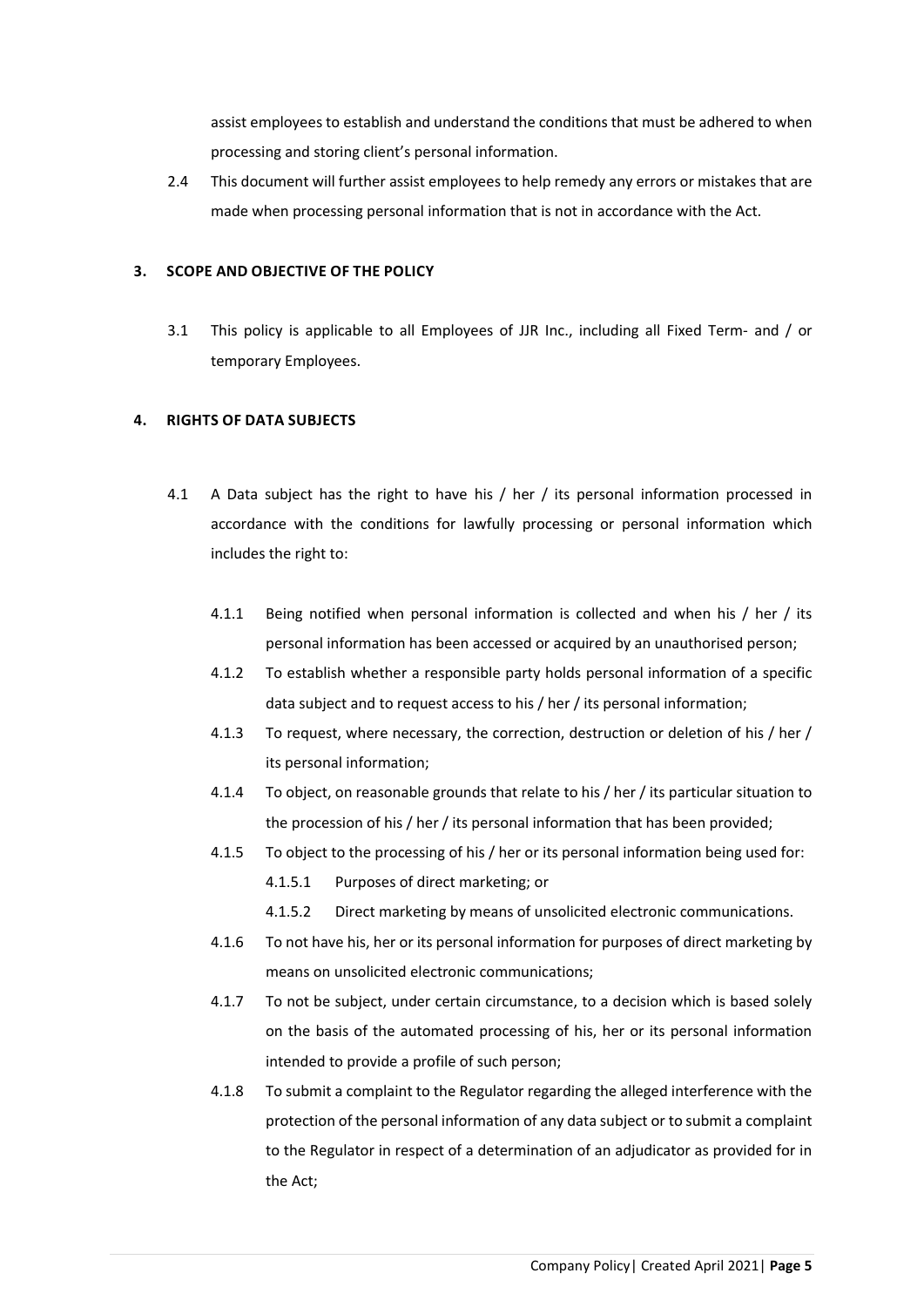4.1.9 To institute civil proceedings regarding the alleged interference with the protection of his, her or its personal information.

# <span id="page-5-0"></span>**CONDITIONS FOR LAWFUL PROCESSING OF PERSONAL INFORMATION**

POPI is implemented by abiding by eight processing conditions. JJR Inc. shall abide by these principles in all its processing activities.

# <span id="page-5-1"></span>**5. ACCOUNTABLITY**

- 5.1 JJR Inc.'s employees are to ensure that personal information is lawfully processed in accordance with POPI Act at all times.
- 5.2 As the responsible party, JJR Inc. is required to audit the processes used to collect, record, store, disseminate and destroy personal information. JJR Inc. is to ensure the integrity and safekeeping of personal information that is in its possession or under its control.
- 5.3 JJR Inc. is to take steps to prevent date subject's information from being lost, damaged or unlawfully accessed.
- 5.4 All employees of JJR Inc. must ensure that all processing conditions under this heading are complied with when determining the purpose and means of processing Personal Information.

# <span id="page-5-2"></span>**6. PROCESSING LIMITATION**

- 6.1 Lawfulness of processing:
	- 6.1.1 Personal information must be processed lawfully and in a reasonable manner that does not infringe the privacy of the date subject.
	- 6.1.2 Processing is deemed to be lawful only if it is given a purpose for processing, the information obtained in adequate, that the information obtaining is relevant and not excessive.
	- 6.1.3 Personal Information may only be processed by JJR Inc. if one of the following grounds of lawful processing exists:

6.1.3.1 The Data Subject consents to the processing;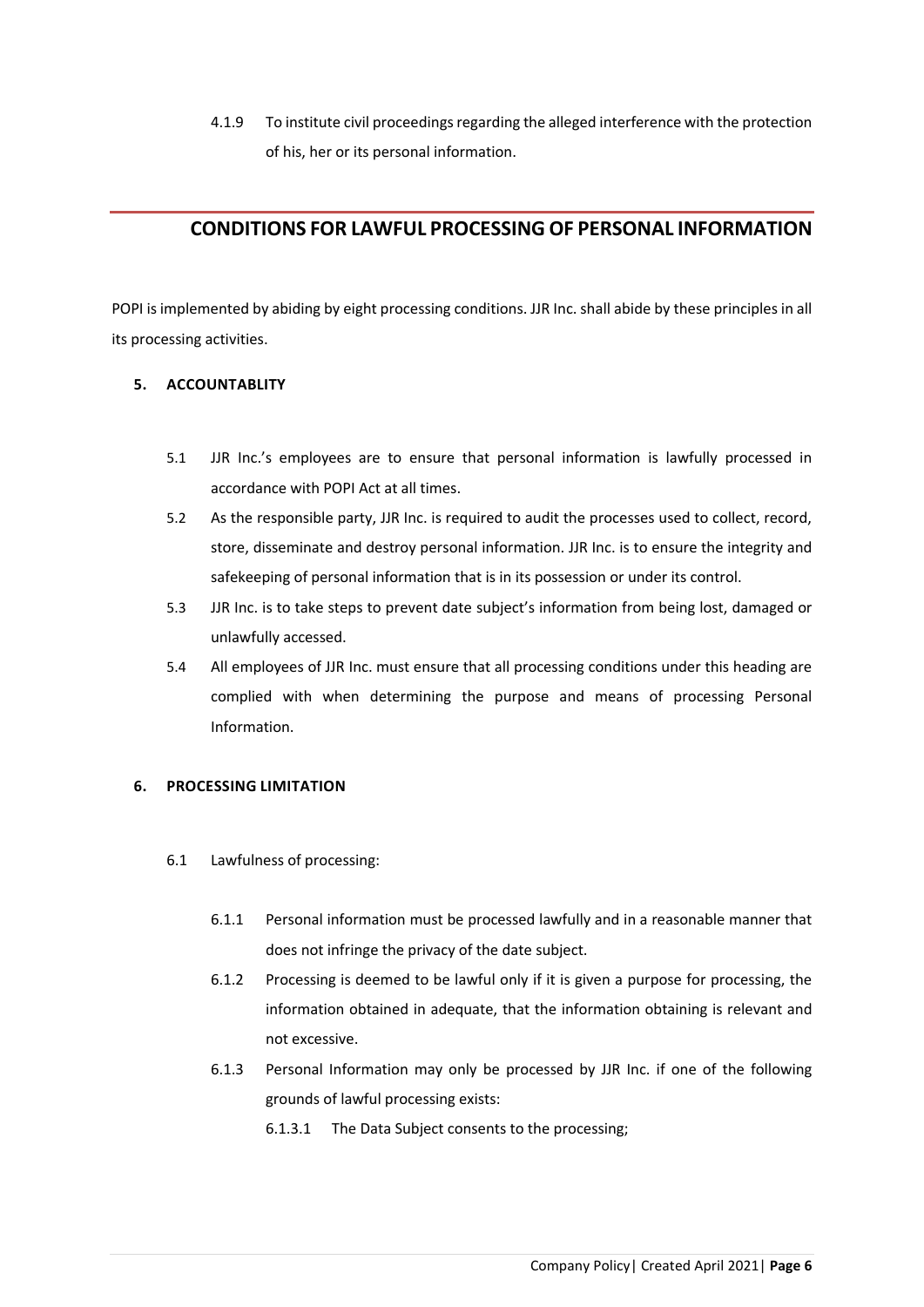- 6.1.3.2 Processing is necessary for the conclusion or performance of a contract (fee and mandate agreement) with the Data Subject;
- 6.1.3.3 Processing complies with a legal responsibility imposed on JJR Inc.;
- 6.1.3.4 Processing protects a legitimate interest of the Data Subject;
- 6.1.3.5 Processing is necessary for pursuance of a legitimate interest of JJR Inc. or correspondent attorneys to whom the information is supplied too.
- 6.1.3.6 Data subject consent is not required if it would prejudice a lawful process or if the information is contained in a public record.
- 6.2 Special Personal Information includes:
	- 6.2.1 Religious, philosophical or political beliefs;
	- 6.2.2 Race or ethnic origin;
	- 6.2.3 Trade union membership;
	- 6.2.4 Health or sex life;
	- 6.2.5 Biometric information (including but not limited to: blood type, fingerprints, DNA, retinal scanning, voice recognitions, photographs);
	- 6.2.6 Criminal behaviour;
	- 6.2.7 Information concerning a child.
- 6.3 JJR Inc. may only process Special Personal Information under the following circumstances:
	- 6.3.1 The Data Subject has consented to such processing;
	- 6.3.2 The Special Personal Information was deliberately made public by the Date Subject;
	- 6.3.3 Processing is necessary for the establishment of a right or defence in law;
	- 6.3.4 Processing is for historical, statistical or research reasons; and / or
	- 6.3.5 If the processing of race or ethnic origin, is in order to comply with the affirmative action laws.
- 6.4 All Data Subjects have the right to refuse or withdraw their consent to the processing of their Personal Information, and a Data Subject may object at any time, to the processing of their Personal Information on any of the above grounds, unless legislation provides for such processing. If the Data Subject withdraws consent or objects to processing then JJR Inc., shall immediately refrain from processing the Personal Information.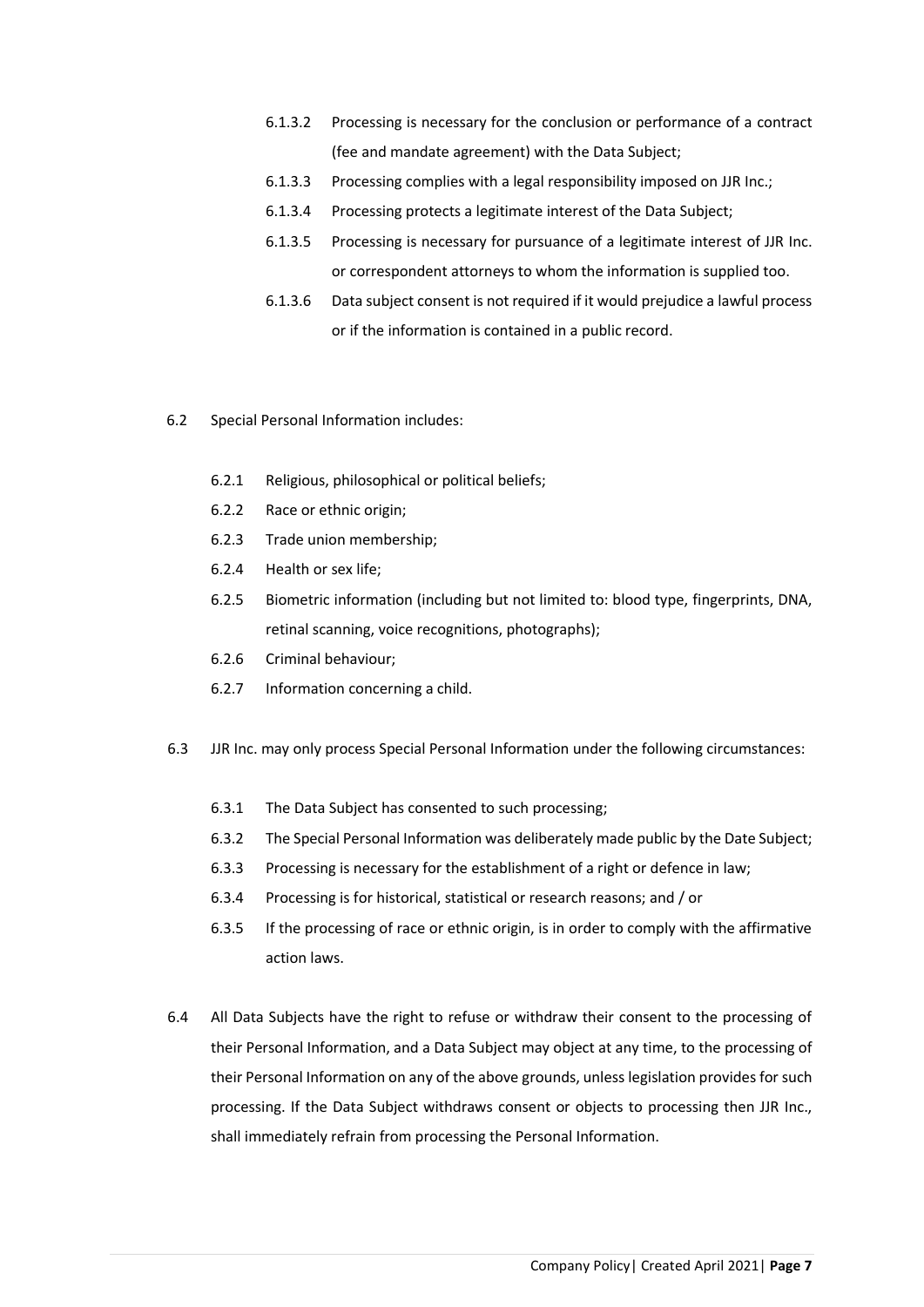### <span id="page-7-0"></span>**7. PURPOSE SPECIFICATION**

- 7.1 Personal information must be collected for a specific, explicitly defined and lawful purpose related to a function or activity that JJR Inc. renders.
- 7.2 JJR Inc. is to ensure that the Data Subjects are aware of the purpose of the collection of the information that is being obtained.
- 7.3 The purposes for collecting Data Subjects Personal Information must remain within the ambient of the following:
	- 7.3.1 Administration of agreements;
	- 7.3.2 Providing products and services to clients;
	- 7.3.3 Detecting and prevention of fraud, crime, money laundering and other malpractices (FICA);
	- 7.3.4 Conducting market and / customer satisfaction research;
	- 7.3.5 Marketing and sales;
	- 7.3.6 In connection with any legal proceedings;
	- 7.3.7 Staff administration;
	- 7.3.8 Keeping of accounts and records;
	- 7.3.9 Complying with legal and regulatory requirements;
	- 7.3.10 Obtaining Personal Information for bond registrations and transfers of properties; and / or
	- 7.3.11 Profiling data subjects for the purposes of direct marketing.
- 7.4 Retention and Restriction of Records:
	- 7.4.1 Subject to the above and Annexure **"A"** of this policy, records of Personal Information must not be kept longer than is necessary for achieving the purpose for which the information was collected or subsequently processed.
	- 7.4.2 Once the time periods have lapsed set out in Annexure **"A"**, JJR Inc. must destroy or delete a record of personal information or de-identify it as soon as reasonably practicable after JJR Inc. is no longer authorised to retain the record in terms of Annexure **"A"**.
	- 7.4.3 JJR Inc. must ensure that the destruction or deletion of Personal Information must be done in a manner that prevents its reconstruction in an intelligible form.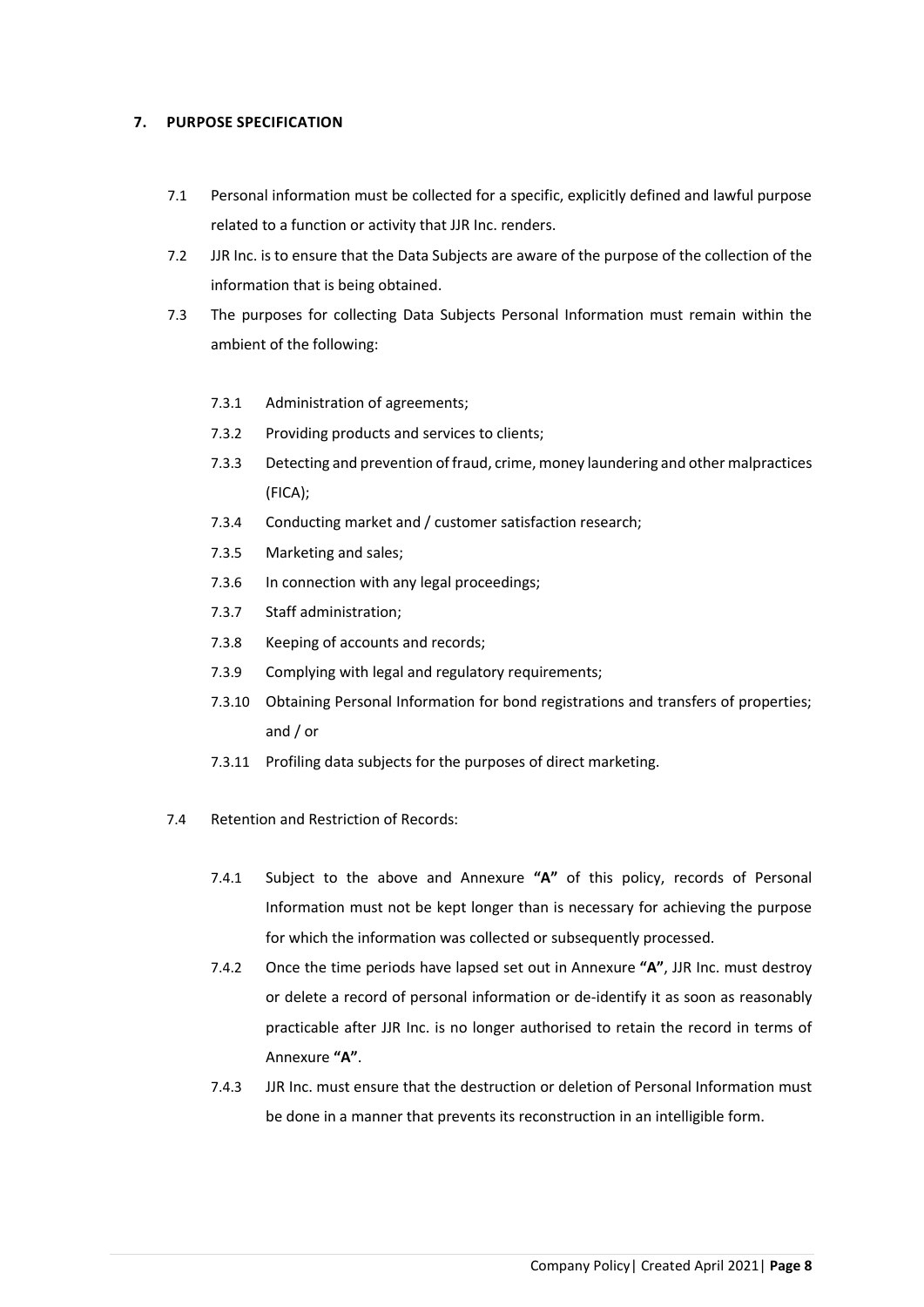#### <span id="page-8-0"></span>**8. FURTHER PROCESSING LIMITATION**

- 8.1 Further processing of Personal Information must be in accordance with or compatible with the purpose for which it was collected in its specific purpose.
- 8.2 In order to assess if further processing is compatible with the purpose of collection, JJR Inc. must take into account the following:
	- 8.2.1 The relationship between the purpose of the intended further processing and the purpose for which the information has been collected;
	- 8.2.2 The nature of the information concerned;
	- 8.2.3 The consequences of the intended further processing for the date subject;
	- 8.2.4 The manner in which the information has been collected; and
	- 8.2.5 Any contractual rights and obligations between the parties.
- 8.3 Further processing of Personal Information is not incompatible with the purpose of collection if:
	- 8.3.1 The relationship between the purpose of the intended further processing and the purpose for which the information has been collected;
	- 8.3.2 The nature of the information concerned;
	- 8.3.3 The consequences of the intended further processing for the date subject;
	- 8.3.4 The manner in which the information has been collected; and
	- 8.3.5 Any contractual rights and obligations between the parties.
- 8.4 Further processing is necessary in the following instances:
	- 8.4.1 To avoid prejudice to the maintenance of the law by any public body including the prevention, detection, investigation, prosecution and punishment of offences;
	- 8.4.2 To comply with an obligation imposed by law or to enforce legislation concerning the collection of revenue;
	- 8.4.3 For the conduct of proceedings in any court or tribunal that have commenced or are reasonably contemplated; or
	- 8.4.4 Is the interest of national security.

# <span id="page-8-1"></span>**9. INFORMATION QUALITY**

- 9.1 JJR Inc. must take reasonable steps to ensure that the Personal Information obtained from Data Subjects is complete, accurate, not misleading and updated where necessary.
- 9.2 By taking the steps referred to in 9.1, JJR Inc. must have regard to the purpose for which Personal Information is collected or further processed.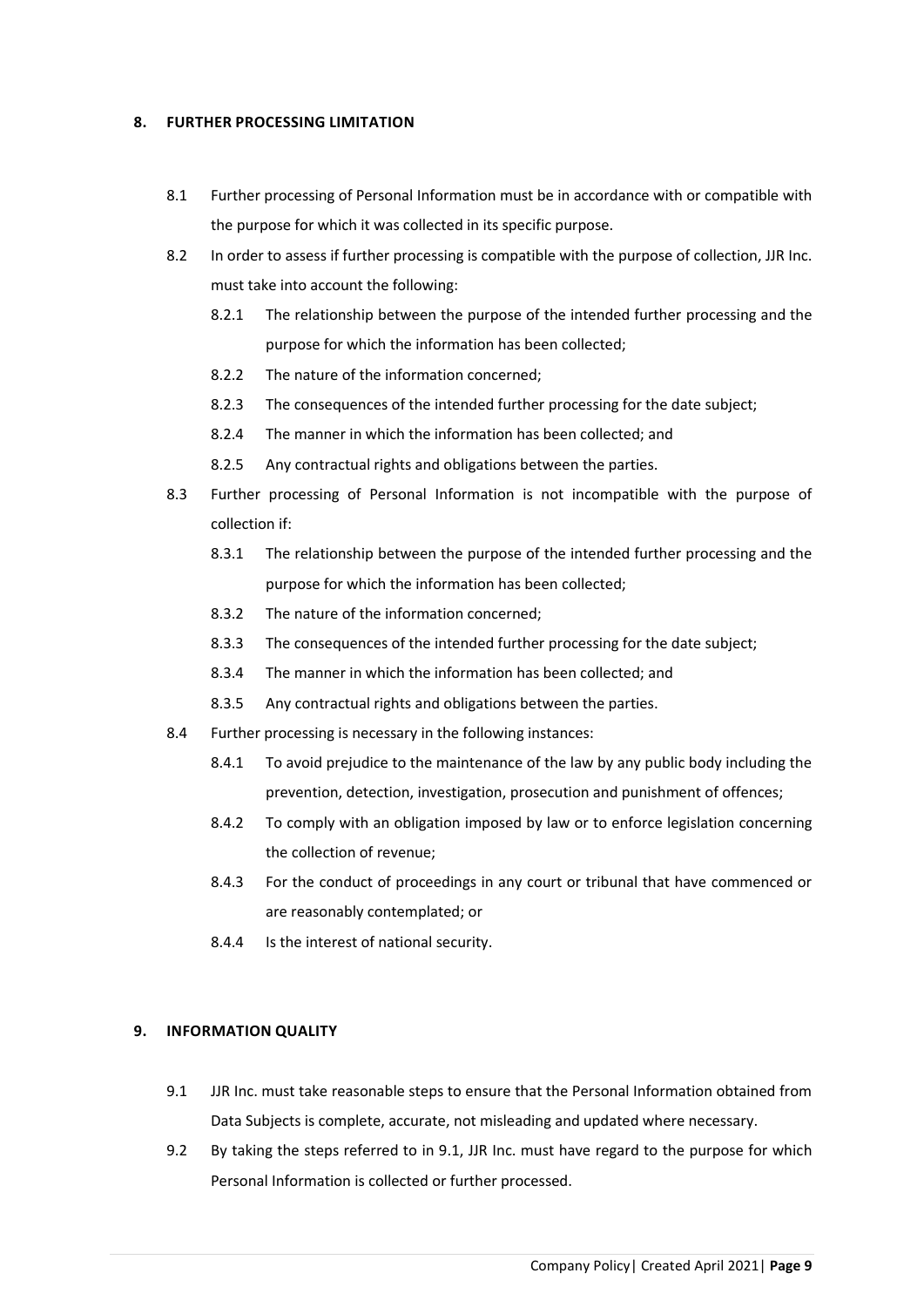- 9.3 Employees should as far as reasonably practicably follow the following guidance when collection Personal Information:
	- 9.3.1 Personal Information should be dated when received;
	- 9.3.2 A record should be kept of where the Personal Information was obtained;
	- 9.3.3 Changes to information records should be dated;
	- 9.3.4 Irrelevant or unneeded Personal Information should be deleted or destroyed;
	- 9.3.5 Personal Information should be stored securely, either on a secure electronic database or in a secure physical filing system or both.

#### <span id="page-9-0"></span>**9. OPENNESS**

- 9.1 Documentation
	- 9.1.1 Employees must maintain the documentation of all processing operations under its responsibility as referred under retention and restriction of records.
	- 9.1.2 JJR Inc. employees must take reasonable practical steps to ensure that the Data Subjects are aware of:
		- 9.1.2.1 The information being collected and where the information is not collected from the data subject, the source from which it is collected;
		- 9.1.2.2 The name and address of the JJR Inc.;
		- 9.1.2.3 The purpose for which the information is being collected;
		- 9.1.2.4 Whether or not the supply of the information by that data subject is voluntary or mandatory;
		- 9.1.2.5 The consequences of failure to provide the information;
		- 9.1.2.6 Any particular law authorising or requiring the collection of the information;
		- 9.1.2.7 The fact that, where applicable, the JJR Inc. intends to share the information to a third party or international organisation and the level of protection afforded to the information by that third country or international organisation;
		- 9.1.2.8 That the Data Subject has the right to access or rectify the information collected;
		- 9.1.2.9 That the Data Subject has the right to object to the processing of their Personal Information; and
		- 9.1.2.10 JJR Inc. has the obligation to inform the Data Subject that should they be unhappy in the manner in which their Personal Information is being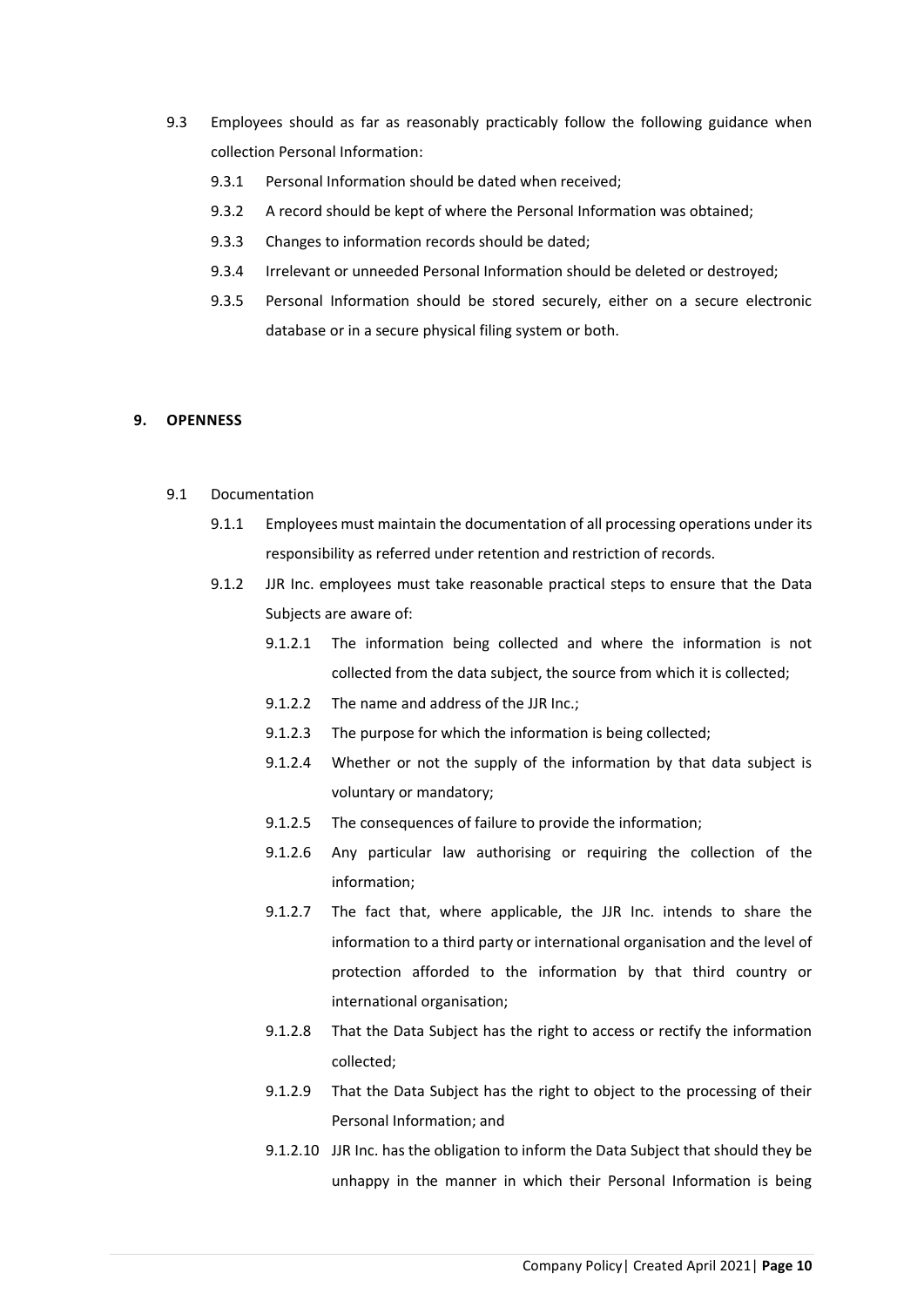processed or stored that they have the right to lodge a complaint to the Information Regulator.

#### <span id="page-10-0"></span>**11. SECURITY SAFEGUARDS**

- 11.1 JJR Inc. must ensure the integrity and confidentiality of all Personal Information in its possession, by taking reasonable steps to:
	- 11.1.1 Identify all reasonably foreseeable risks to information security;
	- 11.1.2 Establish and maintain appropriate safeguards against such risks.
- 11.2 Written records:
	- 11.2.1 Personable Information records should be kept in locked cabinets or safes;
	- 11.2.2 When in use, Personal Information records should not be left unattended in areas where non-staff members may access these;
	- 11.2.3 JJR Inc. shall implement and maintain a "Clean Desk Policy" where all employees shall be required to clear their desks of all Personal Information when leaving their desks for any length of time and at the end of the day;
	- 11.2.4 Personal Information which is no longer required should be disposed by shredding;
	- 11.2.5 All FICA documents must be uploaded onto Ghost and the hard copies must be stored away in the department heads locked cabinet.

Any loss, theft or unauthorised access to Personal Information must be immediately reported to the Information Officer.

- 11.3 Electronic Records:
	- 11.3.1 All electronically held Personal Information must be saved on Ghost Practice;
	- 11.3.2 As far as reasonably practical, no Personal Information should be saved on individual computers, laptops or hand-held devices;
	- 11.3.3 All computers, laptops and hand-held devices should be access protected with a password, fingerprint, retina scan or facial recognition, with the password being of reasonable complexity and changed monthly;
	- 11.3.4 JJR Inc shall implement a "Clean Screen Policy" where all employees shall be required to lock their computes or laptops when leaving their desks for any length of time and to log off at the end of each day;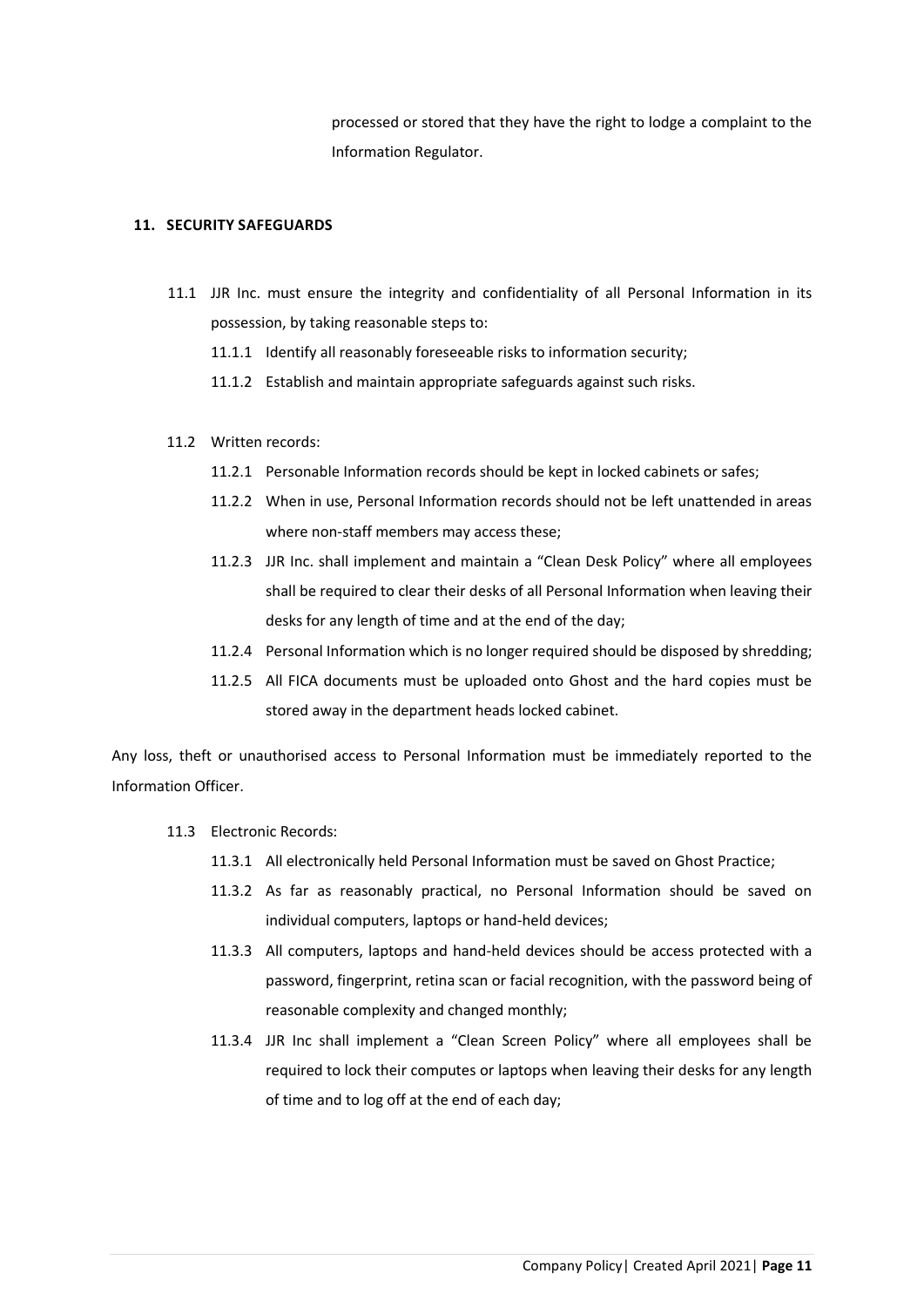11.3.5 Electronic Personal Information which is no longer required must be deleted from the individual laptop or computer and the relevant database. The employees must ensure that the information has been completely deleted and is not recoverable.

Any loss or theft of computers, laptops or other devices which may contain Personal Information must be immediately reported to the Information Officer who shall notify the IT Department who will then take all the necessary steps to remotely delete the information, if possible.

# <span id="page-11-0"></span>**12. DATA SUBJECT PARTICIPATION**

- 12.1 Data Subjects have the right to request access to, amendment or deletion of their Personal Information.
- 12.2 All such requests must be submitted in writing to the Information Officer, unless there are grounds for refusal as set out in paragraph [insert below], JJR Inc. shall disclose the requested Personal Information:
	- 12.2.1 On receipt of adequate proof of identity from the Data Subject or requestor;
	- 12.2.2 Within a reasonable time;
	- 12.2.3 On receipt of the prescribed fee, if any;
	- 12.2.4 In a reasonable format.

Personal Information shall not be disclosed to any party unless the identity of the requestor has been identified.

# <span id="page-11-1"></span>**13. CATEGORIES OF RECIPIENTS FOR PROCESSING PERSONAL INFORMATION**

13.1 JJR Inc. may share Personal Information with its affiliates, correspondent attorneys and appointed Counsel who may use this information to send the Data Subject information on property transfers, bond registrations or general litigation. JJR Inc. may supply the Personal Information to any party whom JJR Inc. has assigned or transferred any of its rights or obligations under any agreement, and / or service providers who render the following services:

13.1.1 Tracing agents;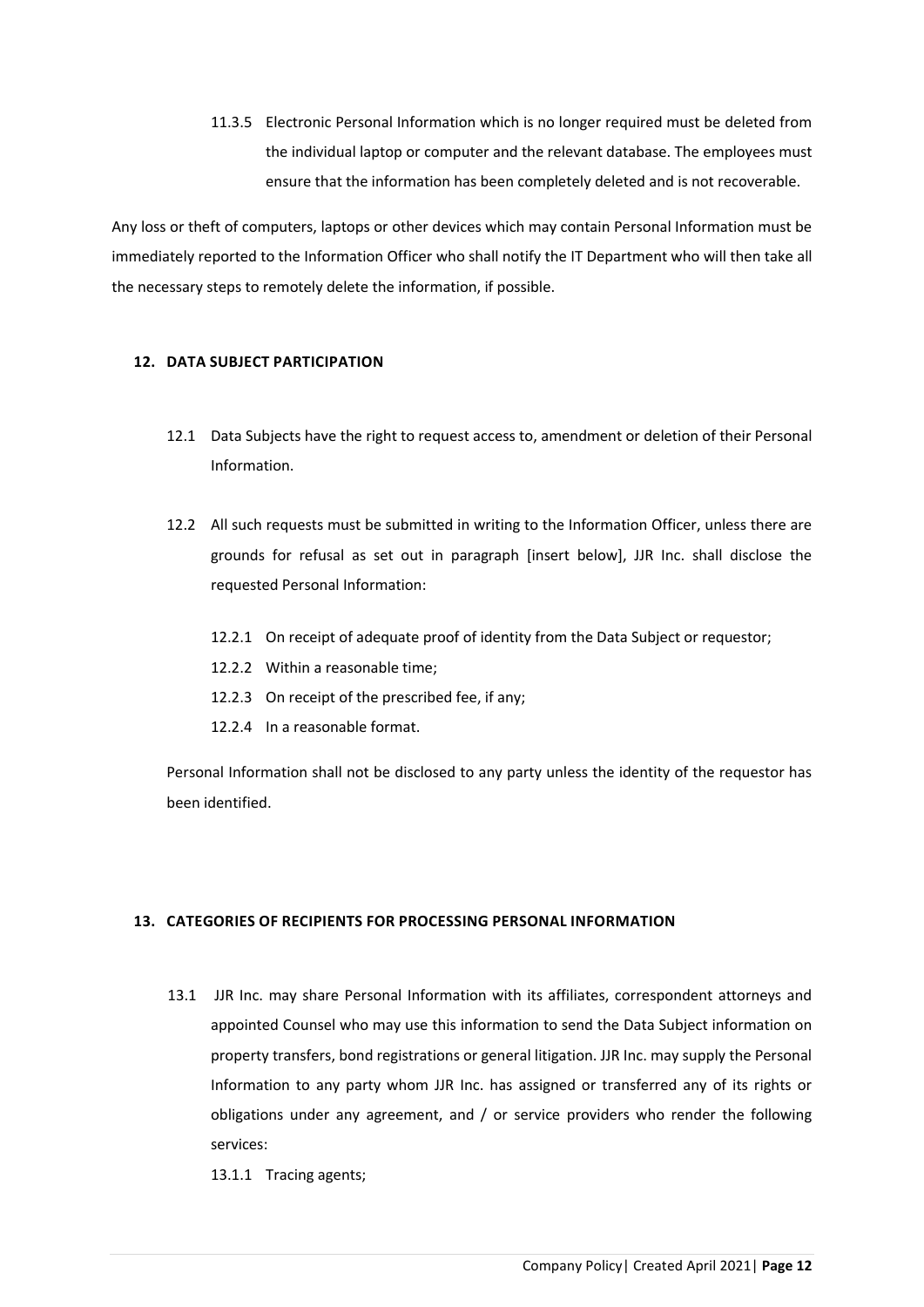- 13.1.2 Correspondent attorneys;
- 13.1.3 Sheriff officers;
- 13.1.4 Third parties who are privy to legal recourses; or
- 13.1.5 Any parties who are necessary and are deemed incidental in litigation or conveyancing transactions.

#### <span id="page-12-0"></span>**14. RETENTION OF PERSONAL INFORMATION RECORDS**

14.1 JJR Inc. may not retain personal information records indefinitely, unless the Data Subject agrees thereto. Personal Information that is in the possession of JJR Inc. shall retain the Personal Information records to the extent permitted or required by law. See Annexure "**1**".

#### <span id="page-12-1"></span>**15. GENERAL DESCRIPTION OF INFORMATIONS SECURITY MEASURES**

- 15.1 JJR Inc. employs up to date technology to ensure the confidentially, integrity and availability of the Personal Information under its case. These measures include:
	- 15.1.1 Firewalls;
	- 15.1.2 Virus protection software and updated protocols;
	- 15.1.3 Logical and physical access control;
	- 15.1.4 Secure setup of hardware and software making up the IT infrastructure;
	- 15.1.5 Outsourced Service Providers who process Personal Information on behalf of JJR Inc. are contracted to implement security controls.

#### <span id="page-12-2"></span>**16. ACCESS TO PERSONAL INFORMATION**

- 16.1 All individuals and entities may request access, amendment or deletion of their own Personal Information held by JJR Inc. Any requests should be directed, on the prescribed form (REQUEST FOR ACCESS TO RECORD – See Annexure B) to the Information Officer.
- 16.2 Remedies available if request for access to Personal Information is refused:
	- 16.2.1 Internal Remedies:

The Act does not provide any internal remedies should a request for Personal Information is made and is denied by the Information Officer. As such, the requestor must exercise external remedies at their disposal.

16.2.2 External Remedies: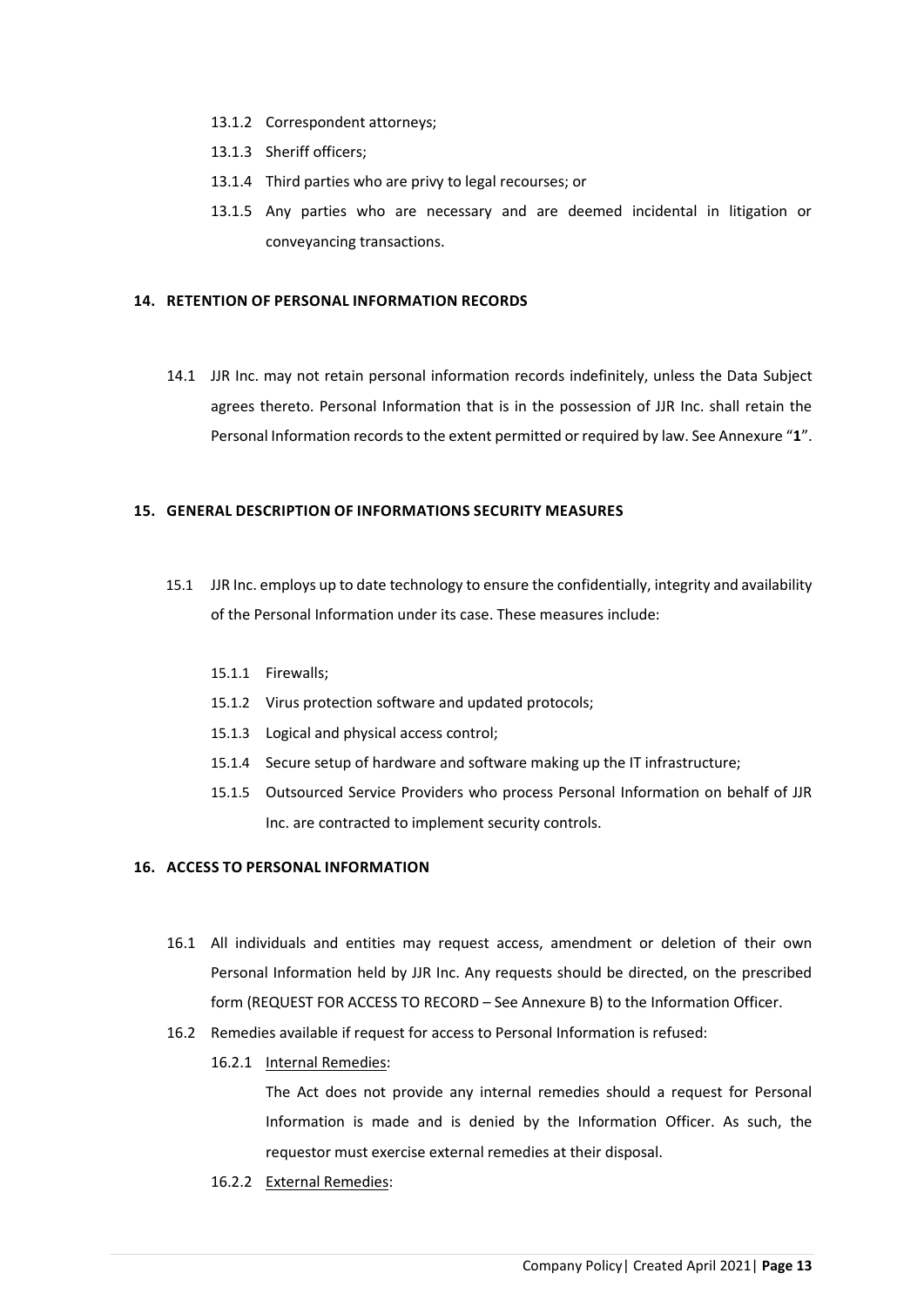Should a requestor or third party be dissatisfied with the Information Officer's refusal to disclose information, may within 30 days of notification of the decision, apply to a court for relief. For purposes of the Act, courts that have jurisdiction over these applications are the Constitutional Court, the High Court or another court of similar status.

- 16.3 An Information Officer may refuse the request to Personal Information on the following grounds:
	- 16.3.1 Protecting Personal Information that JJR Inc. holds about a third party (who is a natural person) including a deceased person, from unreasonable disclosure;
	- 16.3.2 Protecting commercial information that JJR Inc. holds about a third party or the "trade secrets" that could harm the commercial or financial interest of the organisation or the third party;
	- 16.3.3 If disclosure of the record would result in a breach of a duty of confidence owed to a third party in terms of an agreement;
	- 16.3.4 If disclosure of the record would endanger the life or physical safety of an individual;
	- 16.3.5 If disclosure of the record would prejudice or impair the security or property or means of transport;
	- 16.3.6 If disclosure of the record would prejudice or impart the protection of the safety of the public;
	- 16.3.7 The record is privileged from production in legal proceedings, unless the legal privilege has been waived;
	- 16.3.8 Disclosure of the record (containing trade secrets, financial, commercial or technical information) would hard the commercial or financial interest of JJR Inc.;
	- 16.3.9 Disclosure of the record would put JJR Inc, at a disadvantage in contractual or other negotiations or prejudice it in commercial competition;
	- 16.3.10 The record is a computer programme and
	- 16.3.11 The record contains information about research being carried out or about to be carried out on behalf of a third party or JJR Inc.
- 16.4 Records that cannot be found or do not exist:
	- 16.4.1 Should a Data Subject request JJR Inc to search for a record and it is believed that the record does not exist or cannot be found, the requestor must be notified by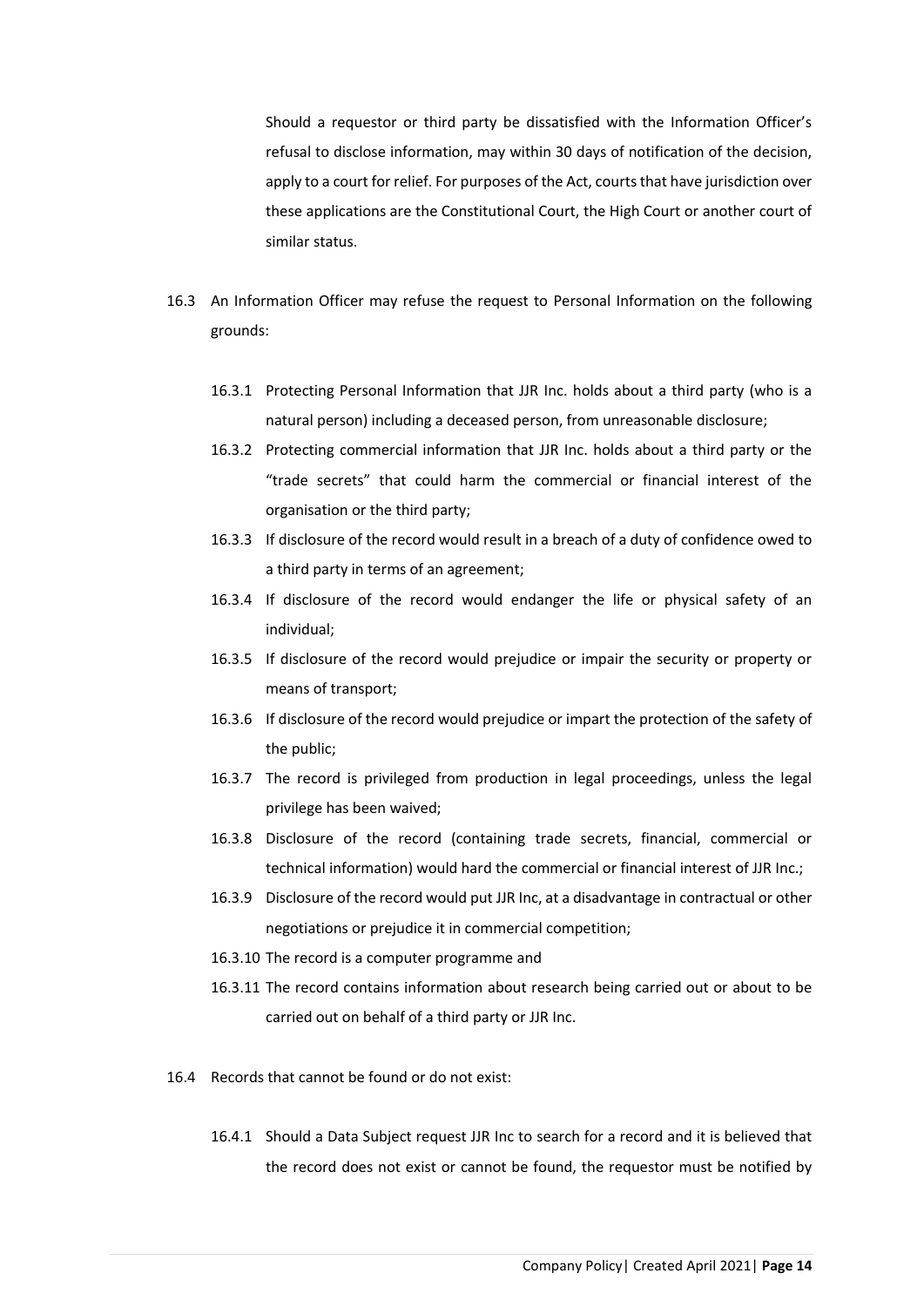way of affidavit or affirmation. Steps that were taken to try locate this record must be stated on the affidavit / affirmation.

#### <span id="page-14-0"></span>**17. IMPLEMENTATION GUIDELINES:**

#### 17.1 TRAINING AND DISTRIBUTION OF INFORMATION

- 17.1.1 This Policy has been put in place throughout JJR inc. Training on the Policy and POPI will take place with all affected employees.
- 17.1.2 All new employees will be made aware of this policy or through training programmes of their responsibilities under the terms of the is Policy and POPI.
- 17.1.3 Modifications and updates to data protection and information sharing policies, legislation or guidelines will be brought to the attention of all staff.

#### 17.2 EMPLOYEE CONTRACTS

- 17.2.1 Each new employee will sign an Employment Contract containing the relevant consent clauses for the use and storage of employee information and a confidentiality undertaking that the employee will be personally responsible for ensuring there are no breaches of confidentiality in relation to any Personal Information that the employee deals with or is in charge of, however it is stored. Failure to comply will result in the necessary disciplinary action being taken against the contravening employee.
- 17.2.2 Each employee who is currently employed with JJR Inc. will sign an addendum to their Employment Contact containing the relevant consent clauses for the use and storage of employee information and a confidentiality undertaking that the employee will be personally responsible for ensuring there are no breaches of confidentiality in relation to any Personal Information that the employee deals with or is in charge of, however it is stored. Failure to comply will result in the necessary disciplinary action being taken against the contravening employee.

# <span id="page-14-1"></span>**18. DIRECT MARKETING**

- 18.1 All Direct Marketing communications shall contain JJR Inc's details and an address or method for the customer to opt-out or receiving further marketing communication.
- 18.2 Existing Clients: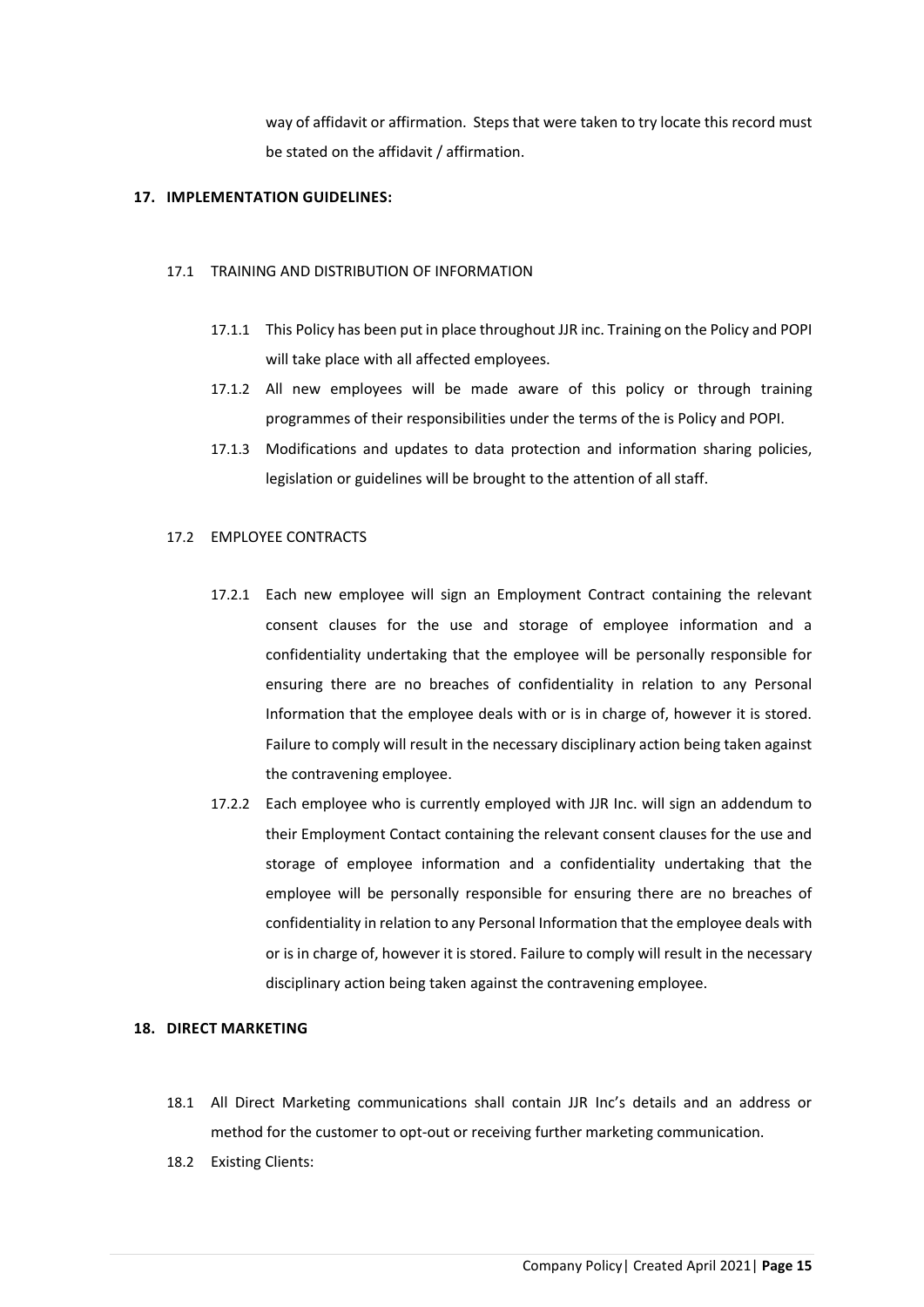- 18.2.1 Direct Marketing by electronic means to existing clients is only permitted:
	- 18.2.1.1 If the client's details were obtained in the context of a service; and
	- 18.2.1.2 For the purpose of marketing similar products or content.
- 18.2.2 The client must be given the opportunity to opt-out of receiving direct marketing on each occasion of direct marketing.
- 18.3 Consent
	- 18.3.1 JJR Inc. may send electronic Direct Marketing communication to Data Subjects who have consented to receiving it. JJR Inc. may approach a Data Subject for sent only once.
- 18.4 Record Keeping
	- 18.4.1 JJR Inc shall keep record of:
		- 18.4.1.1 Date of consent;
		- 18.4.1.2 Wording of the consent;
		- 18.4.1.3 Who obtained the consent;
		- 18.4.1.4 Proof of opportunity to opt-out on each marketing contact;
		- 18.4.1.5 Record of opt-outs.

#### <span id="page-15-0"></span>**19. DESTRUCTION OF DOCUMENTS:**

- 19.1 Documents may be destroyed after the termination of the retention period specified in Annexure A or as determined by JJR Inc. from time to time.
- 19.2 Each department is responsible for attending to the destruction of its documents and electronic records, which must be done on regular basis. Files must be checked in order to make sure that they may be destroyed and also to ascertain if there are important original documents in the file. Original documents must be returned to the holder thereof, failing which, they should be retained by JJR Inc. pending such return.
- 19.3 The documents must be shredded or use of another approved document disposal company.
- 19.4 Deletion of electronic records must be done in consultation with the IT Department, to ensure that deleted information is incapable of being reconstructed and / or recovered.

### <span id="page-15-1"></span>**20. INFORMATION OFFICER:**

- 20.1 The Information Officer is responsible for ensuring compliance with POPI Act.
- 20.2 JJR Inc. may annually consider a change in the Information Officer and Deputy Officer.
- 20.3 The Information Officer is to attend to any complaints issued to him / her on the prescribed form – see Annexure "C".

#### <span id="page-15-2"></span>**21. EMPLOYEES AND OTHER PERSONS ACTING ON BEHALF OF JJR INC.:**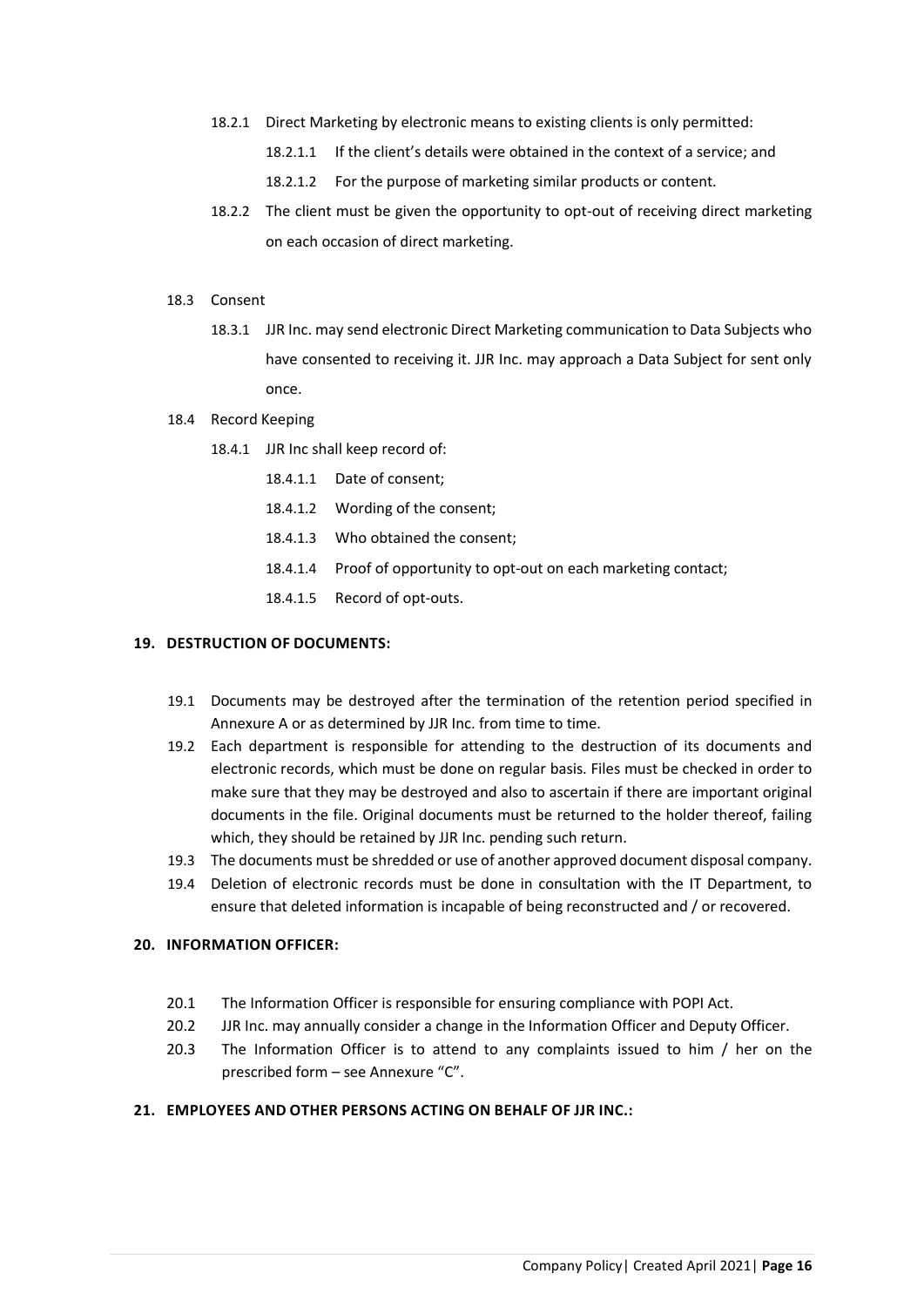- 21.1 All employees and other persons acting on behalf of JJR Inc. will, during the course of the scope and duties of their services, gain access to and become acquainted with the personal information of certain clients, suppliers and other employees.
- 21.2 Employees and other persons acting on behalf JJR Inc. are required to treat personal information as a confidential business asset and to respect the privacy of data subjects.
- 21.3 Employees and other persons acting on behalf of JJR Inc. may not directly or indirectly, utilise, disclose or make public in any manner to any person or third party, either within the firm or externally, any personal information, unless such information is already publicly known or the disclosure thereof is necessary in order for the employee or person to perform his or her duties.
- 21.4 Employees and other persons acting on behalf of JJR Inc. must request assistance from the Information Officer if they are unsure about any aspect related to the protection of a data subject's personal information.
- 21.5 Employees and other persons acting on behalf of JJR Inc. must adhere to the 8 processing conditions of personal information at all times and must always obtain consent from the Data Subject before processing / using or storing their Personal Information.

# <span id="page-16-0"></span>**22. DISCIPLINARY ACTION:**

- 22.1 Where a POPI Act compliant or investigation has been finalised, the JJR Inc. may recommend any appropriate administrative, legal and / or disciplinary action to be taken against any employee reasonably suspected of being implicated in any non-compliant activity outlined within this policy.
- 22.2 In the case of ignorance or minor negligence, JJR Inc. will undertake to provide further awareness training to the employees.
- **22.3** Any gross negligence or the wilful mismanagement of personal information, will be considered a serious form of misconduct which may result in summarily dismissal of the employee responsible.
- 22.4 Disciplinary procedures will commence where there is sufficient evidence to support an employee's gross negligence.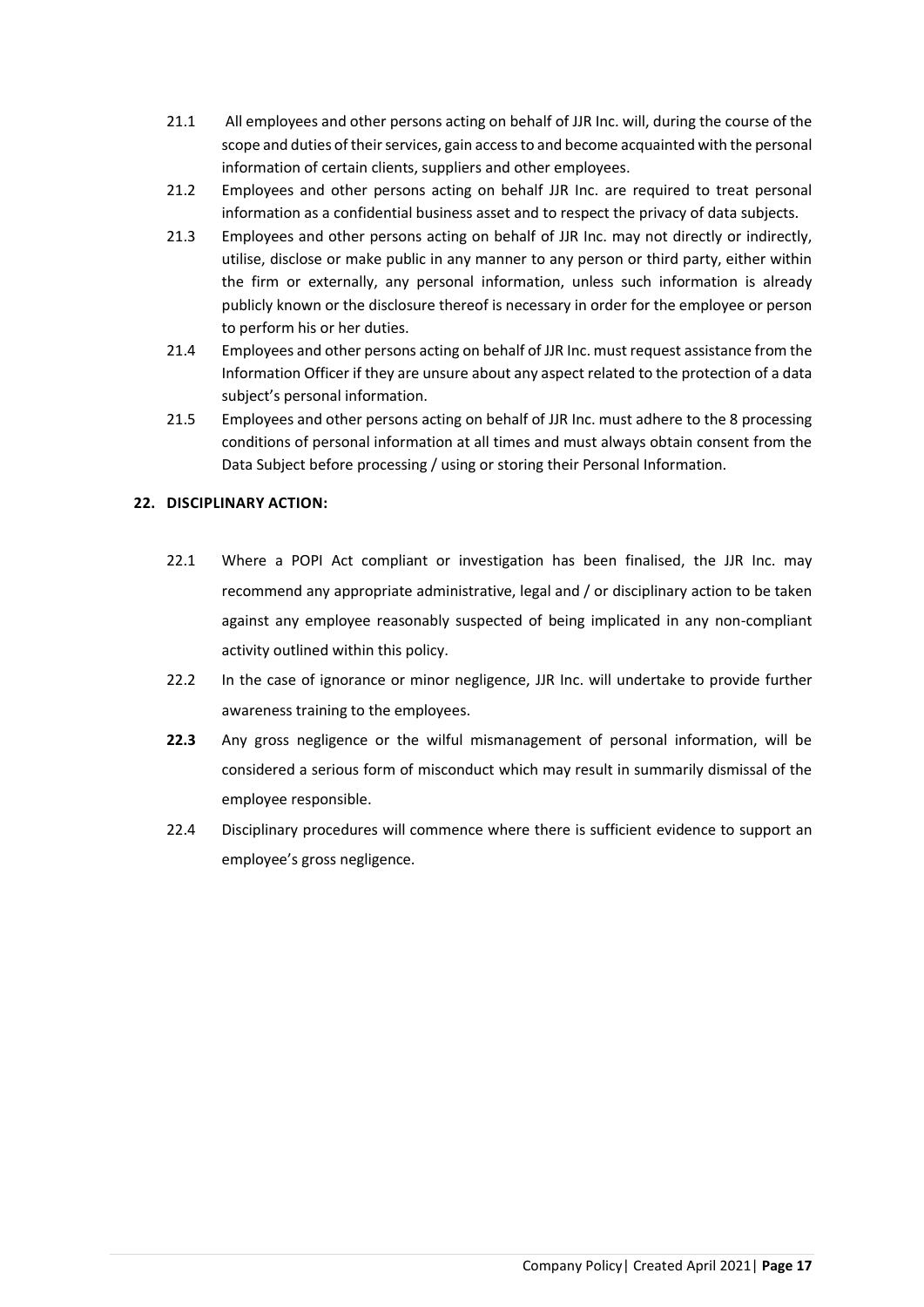# **Annexure "A"**

# <span id="page-17-0"></span>**23. STATUTORY RETENTION PERIODS**

| Legislation          | Document Type                                                                                                                                                                                                                                                                                                                                                                                                                                                                                         | Period     |
|----------------------|-------------------------------------------------------------------------------------------------------------------------------------------------------------------------------------------------------------------------------------------------------------------------------------------------------------------------------------------------------------------------------------------------------------------------------------------------------------------------------------------------------|------------|
| <b>Companies Act</b> | documents,<br>Any<br>$\bullet$<br>accounts, books, writing,<br>other<br>records<br>or<br>information<br>that<br>a<br>company is required to<br>keep in terms of the Act;<br>Notice and minutes of all<br>shareholders<br>meeting,<br>including<br>resolutions<br>adopted and documents<br>made available to holders<br>of securities;<br>Copies<br>of<br>reports<br>presented at the annual<br>general meeting of the<br>company;<br>Copies of annual financial<br>statements required by<br>the Act; | Years<br>6 |
|                      |                                                                                                                                                                                                                                                                                                                                                                                                                                                                                                       |            |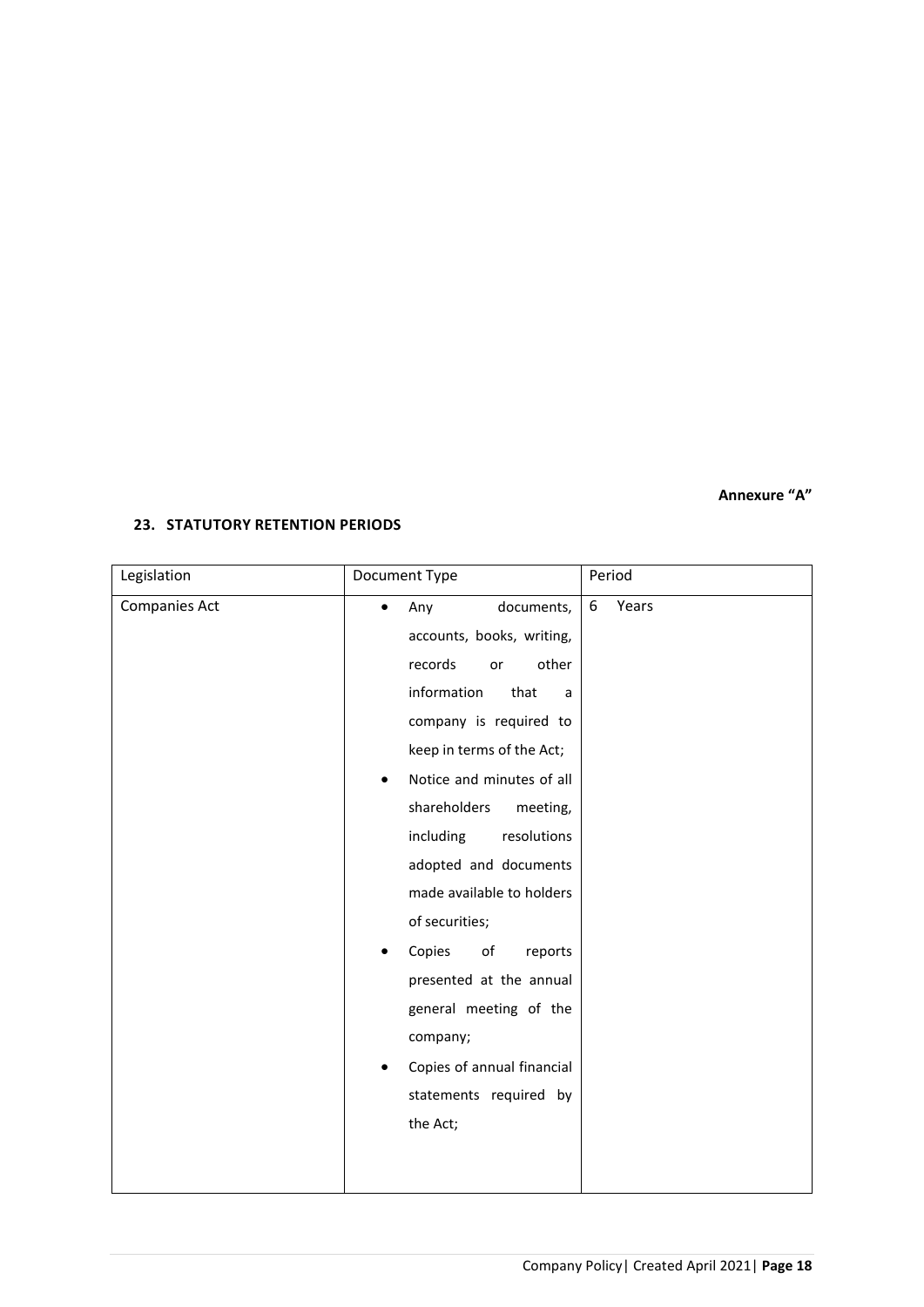| Copies<br>of<br>accounting<br>$\bullet$              |              |
|------------------------------------------------------|--------------|
|                                                      |              |
| records as required by the                           |              |
| Act;                                                 |              |
| Record of directors and<br>٠                         |              |
| past directors, after the                            |              |
| director has retired from                            |              |
| the company;                                         |              |
| Written communication                                |              |
| to holders of securities                             |              |
| and                                                  |              |
| Minutes and resolutions<br>٠                         |              |
| of directors' meetings,                              |              |
| audit<br>committee<br>and                            |              |
| directors' committees.                               |              |
|                                                      |              |
|                                                      | Indefinitely |
|                                                      |              |
| Registration certificate;<br>٠                       |              |
|                                                      |              |
| Memorandum<br>of<br>$\bullet$                        |              |
| Incorporation<br>and                                 |              |
| alterations<br>and                                   |              |
| amendments;                                          |              |
|                                                      |              |
| Rules;                                               |              |
|                                                      |              |
|                                                      |              |
| Securities register<br>and<br>٠                      |              |
| uncertified<br>securities                            |              |
| register;                                            |              |
| Register<br>of<br>company<br>$\bullet$               |              |
| auditors<br>secretary and                            |              |
| and                                                  |              |
| Regulated<br>Companies                               |              |
| which<br>(companies<br>${\sf to}$                    |              |
| chapter 5, part B, C and                             |              |
| Takeover<br>Regulations                              |              |
| Register<br>apply)<br>of<br>$\overline{\phantom{a}}$ |              |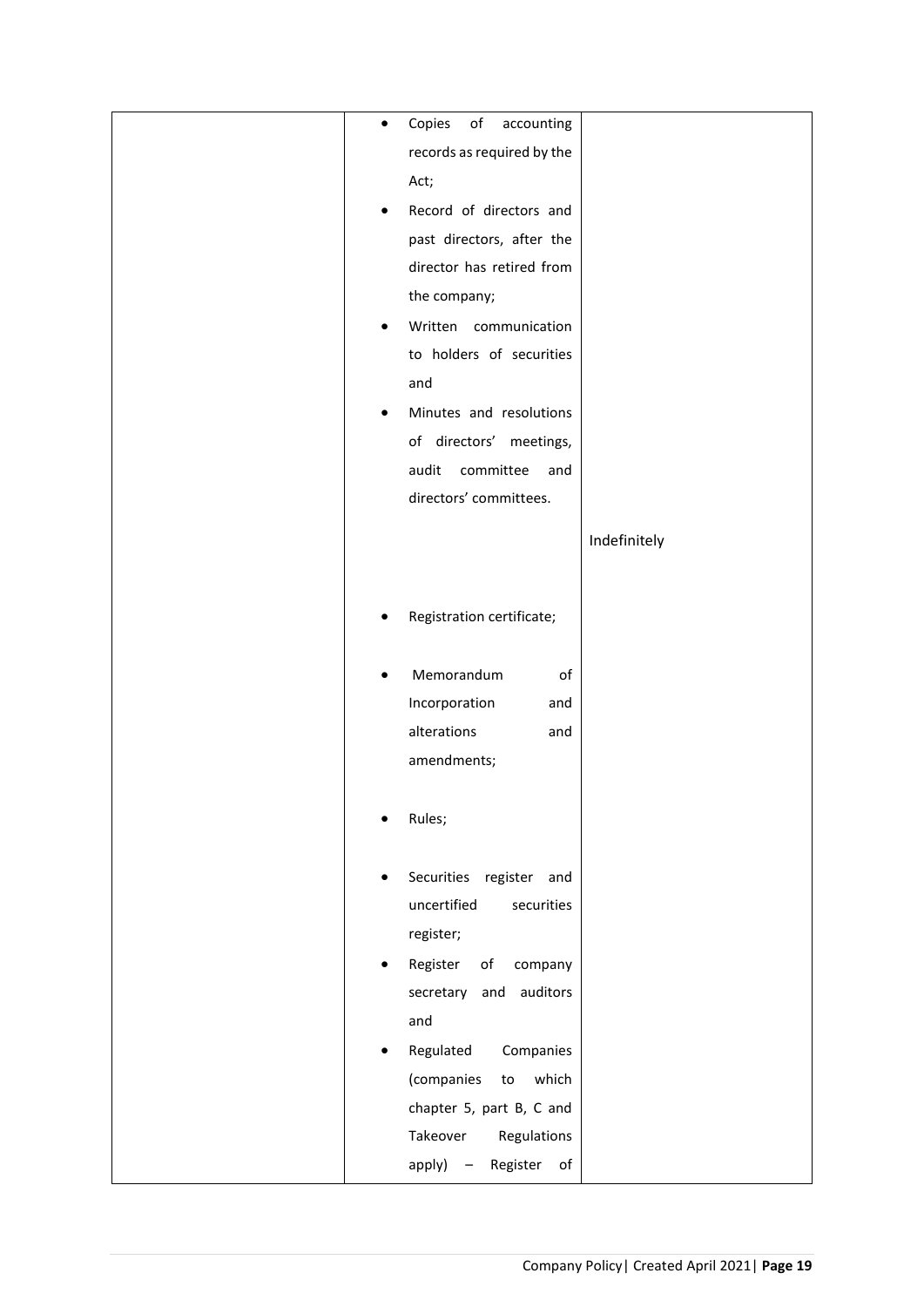|                                   | disclosure of person who                |         |
|-----------------------------------|-----------------------------------------|---------|
|                                   | holds beneficial interest               |         |
|                                   | equal to or in excess of 5%             |         |
|                                   | of the securities of that               |         |
|                                   | class issued.                           |         |
| <b>Consumer Protection Act</b>    | Full<br>names,<br>physical<br>$\bullet$ | 3 Years |
|                                   | address, postal address                 |         |
|                                   | and contact details;                    |         |
|                                   | number<br>ID<br>and                     |         |
|                                   | registration number;                    |         |
|                                   | Contact details of public               |         |
|                                   | officer in case of a juristic           |         |
|                                   | person;                                 |         |
|                                   | Service rendered;                       |         |
|                                   | Cost to be recovered from               |         |
|                                   | the consumer;                           |         |
|                                   | Frequency of accounting                 |         |
|                                   | to the consumer;                        |         |
|                                   | Amounts, sums, values,                  |         |
|                                   | charges,<br>fees,                       |         |
|                                   | remuneration specified in               |         |
|                                   | monetary terms;                         |         |
|                                   | Conducting<br>a                         |         |
|                                   | promotional competition                 |         |
|                                   | refer to Section 36(11)(b)              |         |
|                                   | Regulation<br>11 of<br>and              |         |
|                                   | Promotional                             |         |
|                                   | Competitions;                           |         |
| Financial Intelligence Centre Act | Whenever a reportable<br>$\bullet$      | 5 Years |
|                                   | transaction is concluded                |         |
|                                   | with a customer, the                    |         |
|                                   | institution<br>must<br>keep             |         |
|                                   | record of the identity of               |         |
|                                   | the customer;                           |         |
|                                   | If the customer is acting               |         |
|                                   | behalf of another<br>on                 |         |
|                                   | person, the identity of the             |         |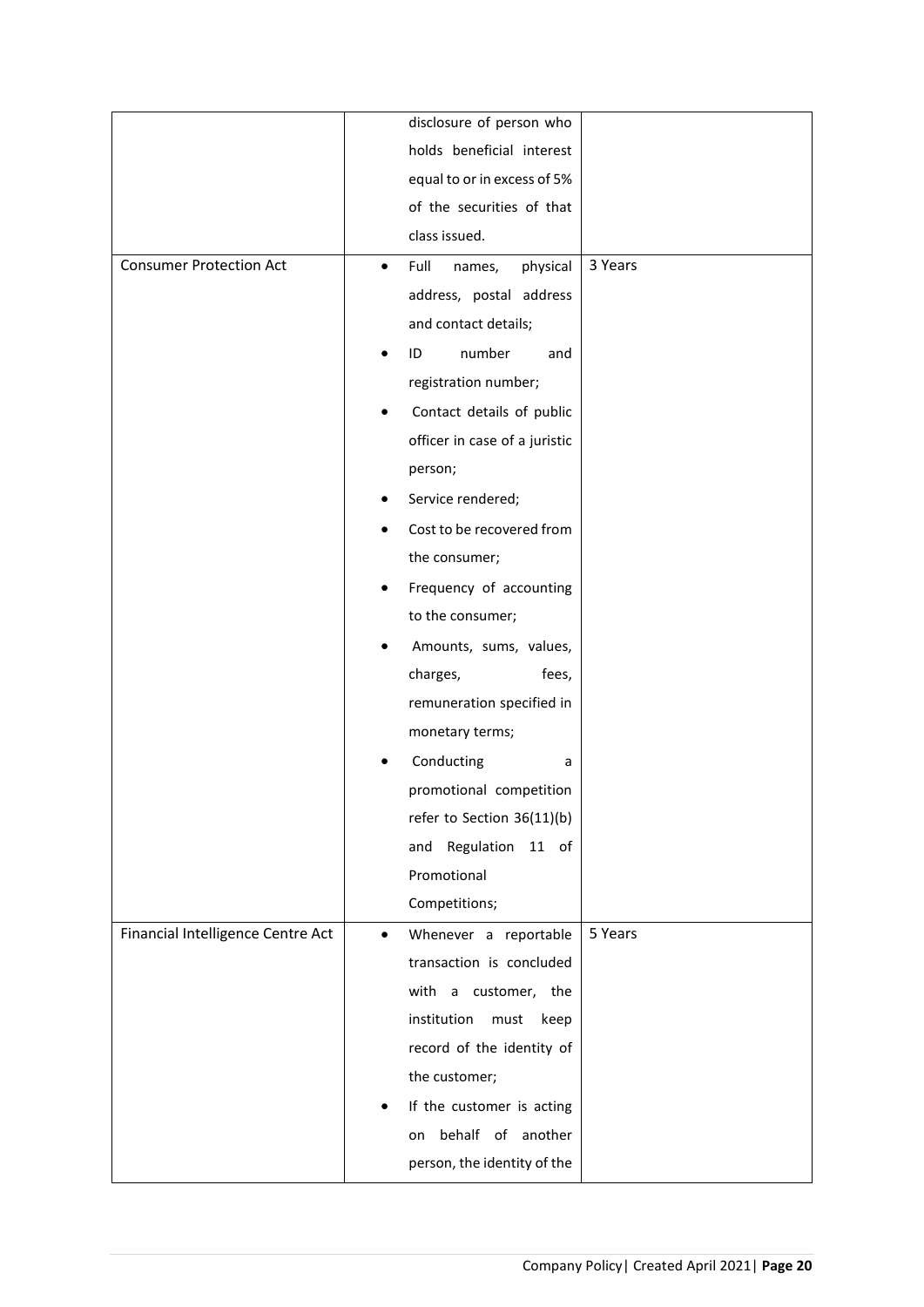|   | person on whose behalf       |  |
|---|------------------------------|--|
|   | the customer is acting and   |  |
|   | the customer's authority     |  |
|   | to act on behalf of that     |  |
|   | other person;                |  |
|   | If another person is acting  |  |
|   | behalf<br>of<br>the<br>on    |  |
|   | customer, the identity of    |  |
|   | that person and that         |  |
|   | other person's authority     |  |
|   | to act on behalf of the      |  |
|   | customer;                    |  |
| ٠ | The manner in which the      |  |
|   | identity of the persons      |  |
|   | referred to above was        |  |
|   | established; The nature of   |  |
|   | that business relationship   |  |
|   | or transaction;              |  |
|   | the<br>of<br>case<br>In<br>a |  |
|   | transaction, the amount      |  |
|   | involved and the parties     |  |
|   | to that transaction;         |  |
|   | accounts that<br>All<br>are  |  |
|   | involved<br>the<br>in        |  |
|   | transactions concluded by    |  |
|   | that<br>accountable          |  |
|   | institution in the course of |  |
|   | that business relationship   |  |
|   | that<br>and<br>single        |  |
|   | transaction;                 |  |
|   | The name of the person       |  |
|   | who obtained the identity    |  |
|   | of the person transacting    |  |
|   | behalf<br>of<br>the<br>on    |  |
|   | accountable institution;     |  |
|   | Any document or copy of      |  |
|   |                              |  |
|   | a document obtained by       |  |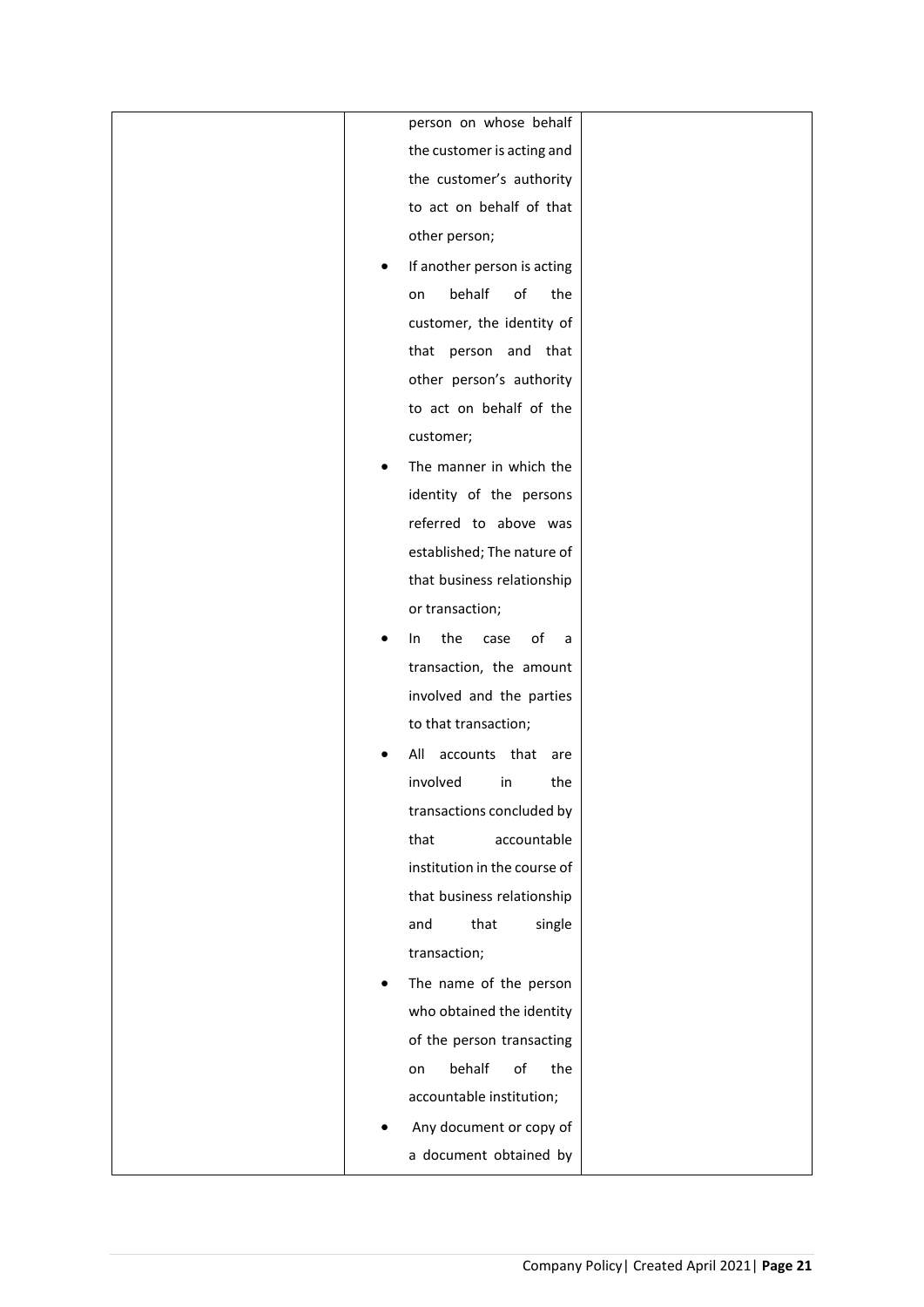|                                       | accountable<br>the                     |         |
|---------------------------------------|----------------------------------------|---------|
|                                       | institution                            |         |
| Compensation for Occupational         | Register,<br>record<br>or<br>$\bullet$ | 4 Years |
| Injuries and Diseases Act             | reproduction<br>оf<br>the              |         |
|                                       | earnings, time worked,                 |         |
|                                       | payment for piece work                 |         |
|                                       | and overtime and other                 |         |
|                                       | prescribed particulars of              |         |
|                                       | all the employees.                     |         |
|                                       | Section 20(2) documents:               | 3 Years |
|                                       | -Health<br>safety<br>and               |         |
|                                       | committee                              |         |
|                                       | recommendations made                   |         |
|                                       | to an employer in terms                |         |
|                                       | of issues affecting the                |         |
|                                       | health of employees and                |         |
|                                       | of any report made to an               |         |
|                                       | inspector in terms of the              |         |
|                                       | recommendation;                        |         |
|                                       | Records<br>of<br>incidents             |         |
|                                       | reported at work.                      |         |
|                                       |                                        |         |
| <b>Basic Conditions of Employment</b> | Section 29(4): - Written               | 3 Years |
| Act                                   | particulars<br>of<br>an                |         |
|                                       | employee<br>after                      |         |
|                                       | termination<br>of                      |         |
|                                       | employment;                            |         |
|                                       | Section 31: - Employee's               |         |
|                                       | name and occupation; -                 |         |
|                                       | Time worked by each                    |         |
|                                       | employee;                              |         |
|                                       | Remuneration<br>paid<br>to             |         |
|                                       | each employee; -Date of                |         |
|                                       | birth of any employee                  |         |
|                                       | under the age of 18 years.             |         |
|                                       | Employment<br>3<br>years               |         |
|                                       | Equity Act.                            |         |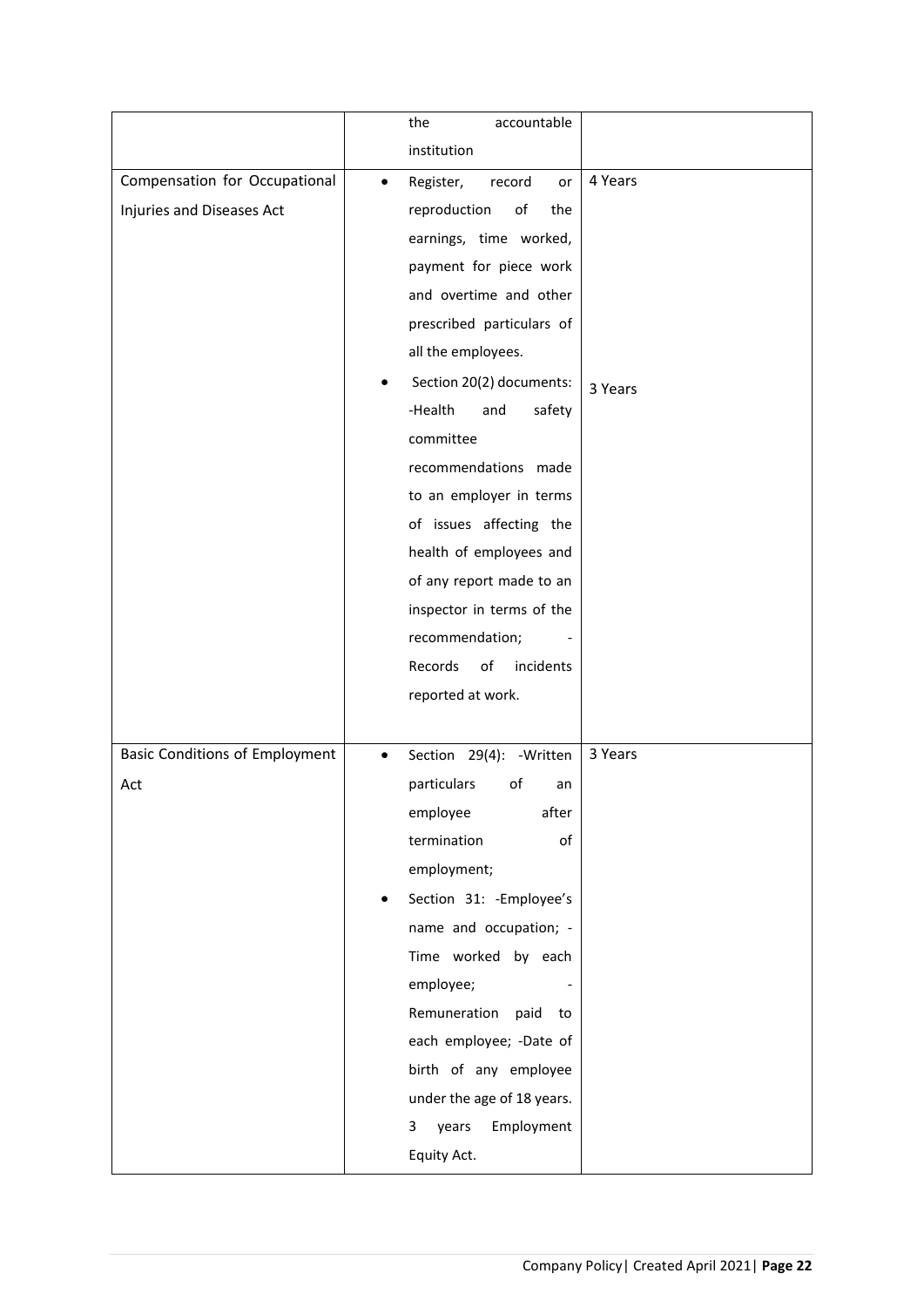| <b>Employment Equity Act</b>  | ٠         | Records in respect of the   | 3 Years    |
|-------------------------------|-----------|-----------------------------|------------|
|                               |           | workforce,<br>company's     |            |
|                               |           | employment equity plan      |            |
|                               |           | other<br>and<br>records     |            |
|                               |           | relevant to compliance      |            |
|                               |           | with the Act;               |            |
|                               |           | Section 21 report which is  |            |
|                               |           | sent to<br>the<br>Director  |            |
|                               |           | General.                    |            |
| Labour Relations Act          | ٠         | Records to be retained by   | 3 Years    |
|                               |           | the employer are the        |            |
|                               |           | collective<br>agreements    |            |
|                               |           | and arbitration awards. 3   |            |
|                               |           | years                       |            |
|                               |           | An employer must retain     | Indefinite |
|                               |           | prescribed details of any   |            |
|                               |           | strike, lock-out or protest |            |
|                               |           | involving<br>action<br>its  |            |
|                               |           | employees;                  |            |
|                               |           | Records<br>of<br>each       |            |
|                               |           | employee specifying the     |            |
|                               |           | nature of any disciplinary  |            |
|                               |           | transgressions,<br>the      |            |
|                               |           | actions taken<br>by<br>the  |            |
|                               |           | employee<br>the<br>and      |            |
|                               |           | reasons for the actions.    |            |
| Unemployment Insurance Act    | $\bullet$ | Employers must retain       | 5 Years    |
|                               |           | personal records of each    |            |
|                               |           | of<br>their<br>current      |            |
|                               |           | employees in terms of       |            |
|                               |           | their<br>names,             |            |
|                               |           | identification<br>number,   |            |
|                               |           | monthly<br>remuneration     |            |
|                               |           | and address where the       |            |
|                               |           | employee is employed.       |            |
| <b>Tax Administration Act</b> | $\bullet$ | Section<br>documents<br>29  | 5 Years    |
|                               |           | which:                      |            |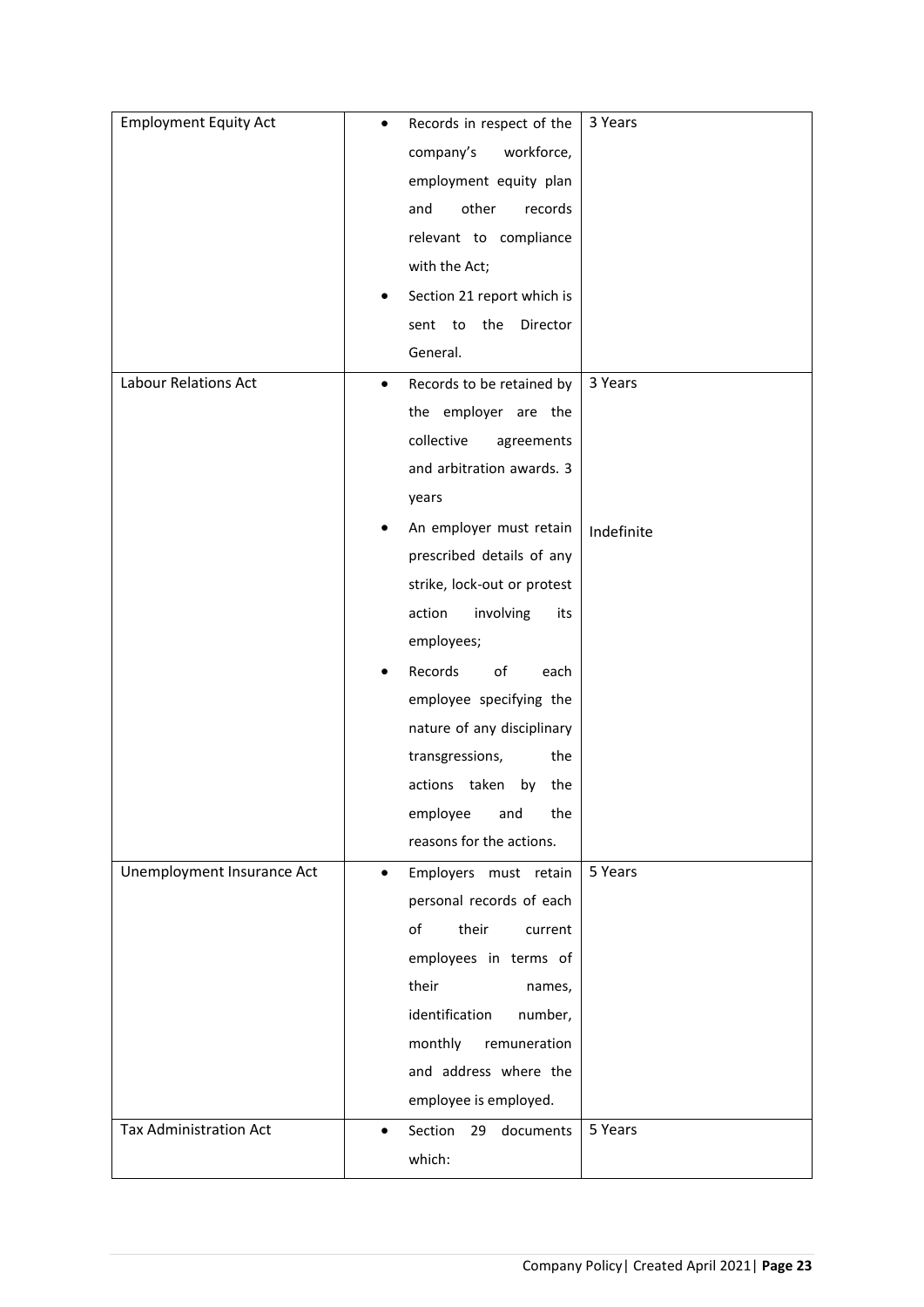|                       |           | -Enable<br>a<br>person<br>to |         |
|-----------------------|-----------|------------------------------|---------|
|                       |           | observe the requirements     |         |
|                       |           | of the Act;                  |         |
|                       |           | -Are specifically required   |         |
|                       |           | under a Tax Act by the       |         |
|                       |           | Commissioner<br>the<br>by    |         |
|                       |           | public notice;               |         |
|                       |           | -Will enable SARS to be      |         |
|                       |           | satisfied that the person    |         |
|                       |           | observed<br>has<br>these     |         |
|                       |           | requirements                 |         |
| <b>Income Tax Act</b> | $\bullet$ | Amount of remuneration       | 5 Years |
|                       |           | paid or due by him to the    |         |
|                       |           | employee;                    |         |
|                       |           | The<br>of<br>amount          |         |
|                       |           | employee's tax deducted      |         |
|                       |           | or withheld from the         |         |
|                       |           | remuneration<br>paid<br>or   |         |
|                       |           | due;                         |         |
|                       |           | The income tax reference     |         |
|                       |           | number of that employee;     |         |
|                       |           | Any further prescribed       |         |
|                       |           | information;                 |         |
|                       |           | Employer<br>Reconciliation   |         |
|                       |           | return.                      |         |
| Value Added Tax Act   | $\bullet$ | Where a vendor's basis of    | 5 Years |
|                       |           | accounting is changed the    |         |
|                       |           | vendor shall prepare lists   |         |
|                       |           | of debtors and creditors     |         |
|                       |           | showing the<br>amounts       |         |
|                       |           | owing to the creditors at    |         |
|                       |           | the end of the tax period    |         |
|                       |           | immediately<br>preceding     |         |
|                       |           | the changeover period;       |         |
|                       |           | Importation of goods, bill   |         |
|                       |           | of entry, other documents    |         |
|                       |           | prescribed by the Custom     |         |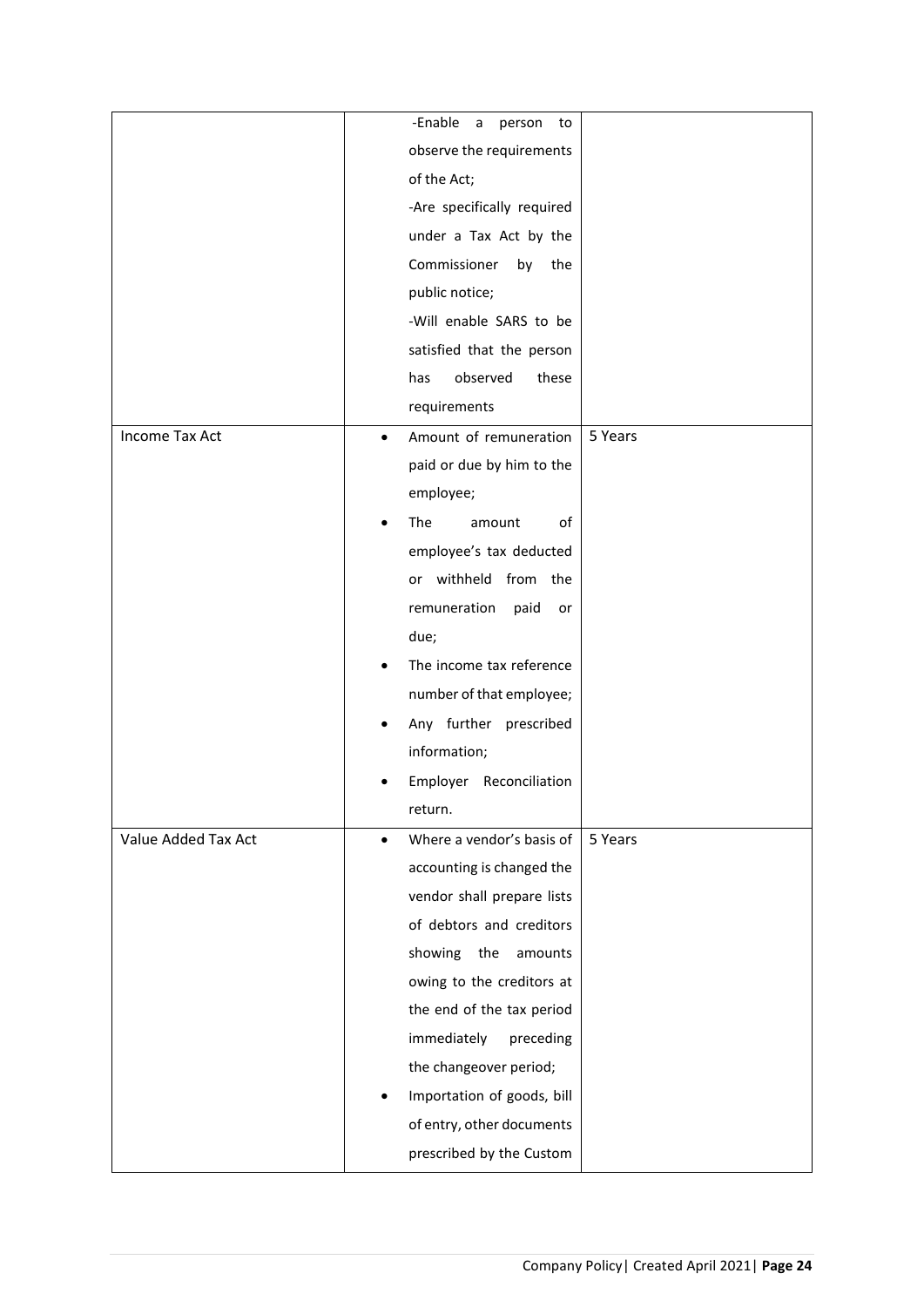|   | and Excise Act and proof      |
|---|-------------------------------|
|   | that the VAT charge has       |
|   | been paid to SARS;            |
| ٠ | Vendors are obliged to        |
|   | retain records of all goods   |
|   | and services, rate of tax     |
|   | applicable to the supply,     |
|   | list of suppliers or agents,  |
|   | invoices and tax invoices,    |
|   | credit and debit notes,       |
|   | bank statements, deposit      |
|   | slips, stock lists and paid   |
|   | cheques;                      |
|   | Documentary<br>proof          |
|   | substantiating the zero       |
|   | rating of supplies;           |
| ٠ | Where a tax invoice,          |
|   | credit or debit note, has     |
|   | been issued in relation to    |
|   | a supply by an agent or a     |
|   | bill of entry as described    |
|   | in the Customs and Excise     |
|   | the<br>shall<br>Act,<br>agent |
|   | sufficient<br>maintain        |
|   | records to enable the         |
|   | name, address and VAT         |
|   | registration number of        |
|   | principal<br>the<br>to<br>be  |
|   | ascertained.                  |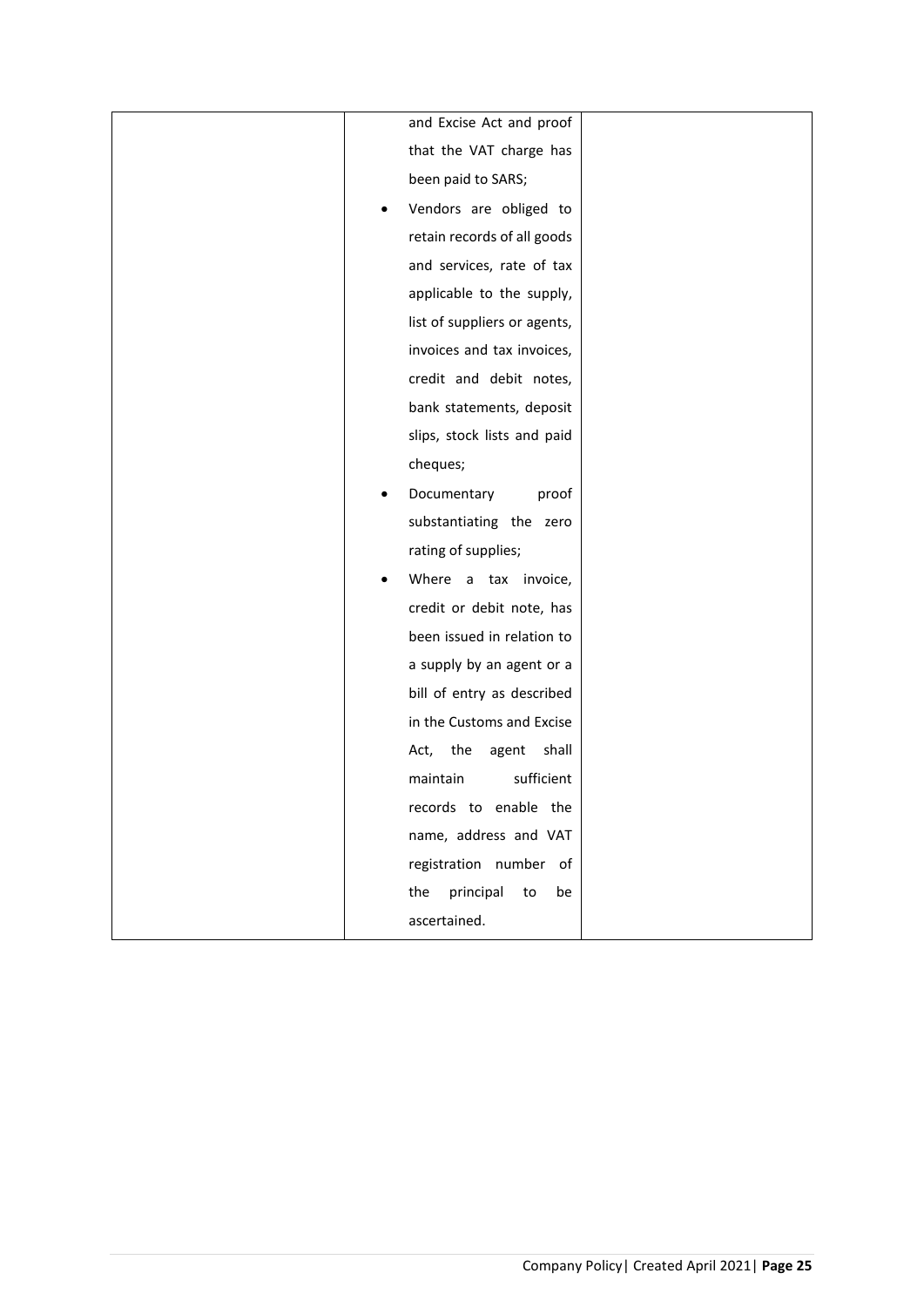**Annexure "B"**

#### **PERSONAL INFORMATION REQUEST FORM**

# **Please submit the completed form to the Information Officer**

**Please be aware that we may request you to provide proof of identification prior to processing your request.**

**There may also be a reasonable charge for providing copies of the information requested.**

| A. Particulars of Data Subject: |  |
|---------------------------------|--|
| Name & Surname:                 |  |
| <b>Identity Number:</b>         |  |
| <b>Postal Address:</b>          |  |
| <b>Contact Number:</b>          |  |
| <b>E-mail Address:</b>          |  |
|                                 |  |

**B. Request:**

**I request the company to (please circle the relevant request(s)):**

- **a. Inform me whether it holds any of my personal information.**
- **b. Provide me with a record or description of my personal information.**
- **c. Provide me with a record or description of my personal information.**
- **d. Correct or update my personal information.**
- **e. Destroy or delete a record of my personal information.**

# **C. Instructions:**

**D. Signature and date:**